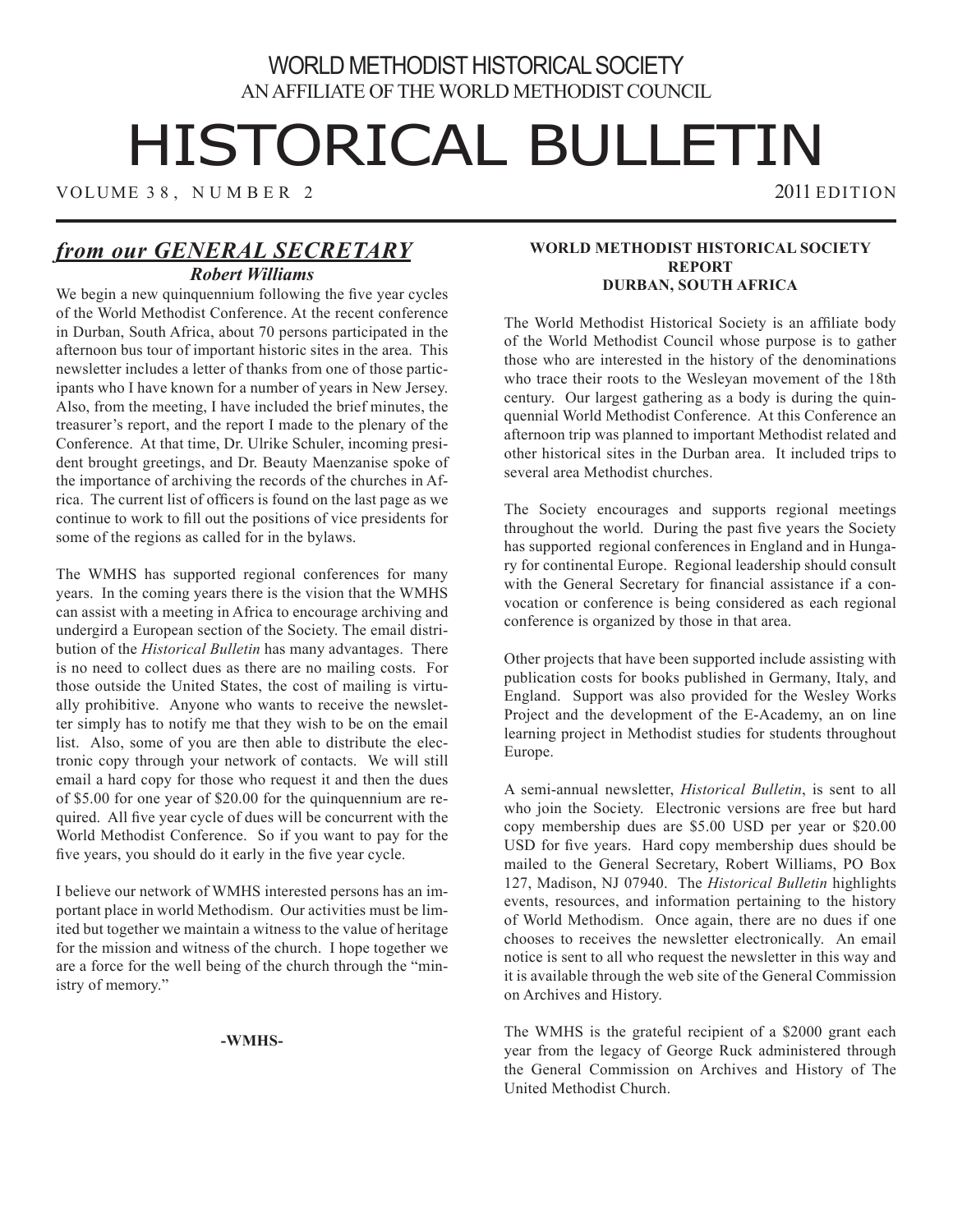Appreciation is expressed to all who help weave this worldwide network of those who research, publish, and teach the Wesleyan heritage so that the identity and mission of Methodism has roots that nourish it with vision and purpose. As General Secretary of the General Commission on Archives and History, I serve as co-opted staff for the WMHS. Martin Wellings of Great Britain, who is pastor, historian and author has been president for the past five years. Dr. Ulrike Schuler of Germany will serve as president for the next five years while regional vice-presidents are elected for Africa, the Americas, Asia, Europe, Great Britain/Ireland, and Oceania.

The affiliate relationship of the WMHS with the World Methodist Council is essential. As a small organization with fewer than 200 members, its very survival would be called into question without the relationship with the WMC. It is our hope that it could gain greater visibility, provide more encouragement to historians world wide, and undergird the development of regional work bringing together all those in the Wesleyan tradition. I am personally grateful for this relationship and value the contributions that serving on the Board of Trustees of the Epworth Old Rectory and attending the Oxford Institute of Methodist Theological Studies have made in my life.

-Dr. Robert J. Williams

#### **-WMHS-**

#### **World Methodist Historical Society August 4, 2011 Minutes of the Quinquennial Meeting Durban, South Africa**

1. The General Secretary called the meeting to order and it was agreed that he would preside and prepare the minutes.

2. The treasurer's report was presented by the General Secretary in the absence of the treasurer, Dan Swinson. It is attached.

3. The Nominating Report was distributed but it was not complete for there were vacancies for some of the regional vicepresidents. Also, not all of those currently serving had been contacted or had responded. It was moved, seconded, and passed that:

The General Secretary in consultation with the President of the Society were empowered to complete the nominating report after contacting those who have served and then proceed to other names that have been presented in the order they were presented.

The report as presented in Durban is attached.

4. The General Secretary gave a report on the Historical Bulletin and the encouragement that it be distributed through email.

5. The following resolution was moved, seconded, and passed: Those present and voting at this meeting of the World Methodist Historical Society authorize and grant permission for the General Secretary to take necessary steps to incorporate the Society under the laws of the State of New Jersey, USA. Those to be listed as officers will be the President, General Secretary, Treasurer, and those vice-presidents or at large members necessary to fulfill the legal requirements for incorporation.

6. The meeting was adjourned.

#### **-WMHS-**

Dear Rev. Dr. Robert Williams,

Grace and peace to you in the name of Jesus Christ, our Lord and Savior!

I had the honor of being named a World Methodist Council delegate in 2011 and attended my first WMC meeting this summer in Durban, South Africa. While I had many positive experiences in seeing and learning about the global nature of our church, there is one event that stood out above and beyond all the rest. That event was the World Methodist history tour that you lead. As I reflect on my experiences theologically and personally, I am deeply moved to have had the opportunity to learn more and walk in the place where Gandhi set up his printing press and did such powerful work. I am inspired to have seen the established community schools and to have stood in the place where Nelson Mandela cast his apartheid vote. As a local church pastor, the experience of meeting with congregations and learning their history is something that will inspire me and shape me as a clergyperson.

As a young adult attending the WMC for the first time I was at times discouraged and frustrated because I did not feel like our Methodist presence was "changing the world" in Durban. However, this history tour showed me first hand some of the extreme levels of poverty and some of the on-the-ground work being done to build up the kingdom. The history tour was the highlight of my WMC experience and I am blessed to have been able to be one of the participants. I sincerely thank you for all of your work putting it together, providing such generous hospitality, and for exposing us to such rich history of the area and of the Methodist family.

With deepest thanks and appreciation, Rev. Jessica Campbell

#### **-WMHS-**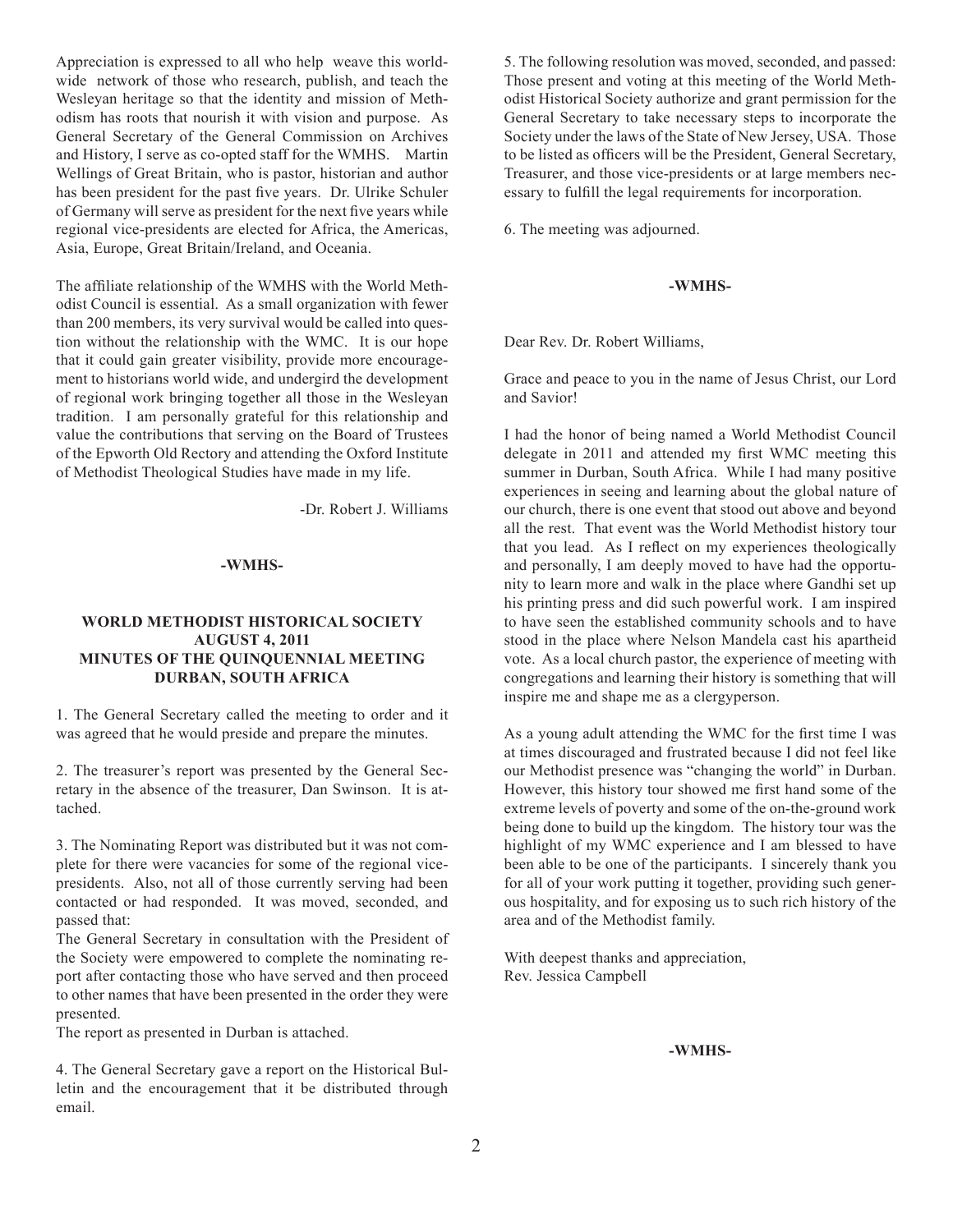|                                   |           |           |                                         | <b>WORLD METHODIST HISTORICAL SOCIETY</b> |           |           |                              |                     |          |
|-----------------------------------|-----------|-----------|-----------------------------------------|-------------------------------------------|-----------|-----------|------------------------------|---------------------|----------|
|                                   |           |           | Treasurer's Report                      |                                           |           |           |                              |                     |          |
|                                   |           |           | September 1, 2006 - July 31, 2011       |                                           |           |           |                              |                     |          |
|                                   |           |           | Fiscal year is August 1 through July 31 |                                           |           |           |                              |                     |          |
| Income                            |           | $06 - 07$ | $07 - 08$                               | $08 - 09$                                 | $09 - 10$ | $10 - 11$ | <b>Total</b>                 | <b>Budget</b>       | Proposed |
| Membership                        |           | 308.00    | 255.00                                  | 80.00                                     | 480.00    | 130.00    | 1,253.00                     | 3,000.00            | 1,000    |
| <b>Ruck Foundation</b>            |           | 2,000.00  | 2,000.00                                | 2,000.00                                  | 2,000.00  | 2,000.00  |                              | 10,000.00 10,000.00 | 10,000   |
| Royalties                         |           | 98.68     | 0.00                                    |                                           |           |           | 98.68                        | 0.00                |          |
| <b>Transfer - UMDF</b>            |           |           |                                         |                                           |           | 5,000.00  | 5,000.00                     |                     | 3,000    |
| Total                             |           | 2,406.68  | 2,255.00                                | 2,080.00                                  | 2,480.00  |           | 7,130.00 16,351.68 13,000.00 |                     | 14,000   |
|                                   |           |           |                                         |                                           |           |           |                              |                     |          |
| <b>Expenses</b>                   |           | $06 - 07$ | $07 - 08$                               | $08 - 09$                                 | $09 - 10$ | $10 - 11$ | <b>Total</b>                 | <b>Budget</b>       | Proposed |
| Newsletter                        |           | 393.53    |                                         |                                           | 365.66    | 141.31    | 900.50                       | 3,000.00            | 1,000    |
| Meetings                          |           | 500.00    |                                         | 500.00                                    |           | 500.00    | 1,500.00                     | 4,000.00            | 3,000    |
| <b>World Conference</b>           |           | 0.00      |                                         |                                           | 3,000.00  | 4,000.00  | 7,000.00                     | 5,000.00            | 5,000    |
| Letterhead/Misc                   |           | 0.00      |                                         |                                           | 55.07     |           | 55.07                        | 1,000.00            | 1,000    |
| Wesley Works Proj.                |           | 1,000.00  |                                         |                                           |           |           | 1,000.00                     |                     |          |
| Trans. Of CW Bio                  |           | 500.00    |                                         |                                           |           |           | 500.00                       |                     |          |
| Pub of Bk in Italian              |           | 0.00      | 1,000.00                                |                                           |           |           | 1,000.00                     |                     |          |
| Gift to British Heritage Cm       |           |           |                                         |                                           | 1,906.50  |           | 1,906.50                     |                     |          |
| E Academy Meth. Course            |           | 0.00      | 1,500.00                                |                                           |           |           | 1,500.00                     |                     |          |
| Book to Sol Jacobs                |           |           |                                         |                                           |           | 84.87     | 84.87                        |                     |          |
| Postage                           |           |           |                                         |                                           |           | 82.58     | 82.58                        |                     |          |
| <b>Grant for Coke's letters</b>   |           |           |                                         |                                           |           | 500.00    | 500.00                       |                     |          |
| Grants                            |           |           |                                         |                                           |           |           |                              |                     | 4,000    |
| Total                             |           | 2,393.53  | 2,500.00                                | 500.00                                    | 5,327.23  |           | 16,029.52                    | 13,000.00           | 14,000   |
| Check Book Bal.                   |           |           |                                         |                                           |           |           |                              |                     |          |
| Start of FY                       |           | 6,050.12  | 6,063.27                                | 5,818.27                                  | 7,398.27  | 4,551.04  |                              |                     |          |
| Check Book Bal 7/31/11            |           | 6,372.28  |                                         |                                           |           |           |                              |                     |          |
| United Methodist Development Fund |           |           |                                         | Matures 10/12/14; rate of 3.5%            |           |           |                              |                     |          |
| Value as of                       |           |           |                                         |                                           |           |           |                              |                     |          |
| 12/31/2007                        | 18,515.29 |           |                                         |                                           |           |           |                              |                     |          |
| 12/31/2008                        | 19,642.87 |           |                                         |                                           |           |           |                              |                     |          |
| 12/31/2009                        | 20,839.10 |           |                                         |                                           |           |           |                              |                     |          |
| 12/31/2010                        | 16,956.82 |           |                                         |                                           |           |           |                              |                     |          |
| 6/30/2011                         | 17,253.58 |           |                                         |                                           |           |           |                              |                     |          |

#### **-WMHS-**

#### **NEWS FROM THE WMHS AUSTRALIAN RESOURCE CENTRE**

Recent months have seen some significant additions to our Library collection, including the eight-volume Nehemiah Curnock edition of the journals and eight-volume John Telford edition of the letters of John Wesley, a large volume of research material on the converted convict and Wesleyan pioneer Edward Eagar, and also some important personal diaries, ephemera, and similar material. The most recent of these include a copy of the journal of Thomas Parker Reeve, a member of the Wesleyan Sustentation and Church Extension (Home Mission) Society here in NSW from its inception in 1859, lay

preacher and antecedent of several Methodist ministers, and also the "register" of his daughter-in-law Miriam (nee Walker) covering the period prior to her marriage when she served in Samoa as governess to the children of Wesleyan missionary Rev. John Samuel Austin and his deceased first wife.

The latter documents, together with the memoir of John Austin, cover a highly significant period in the life of Wesleyan Methodism in New South Wales and of the missions in Samoa over the second half of the 19th century and extend into the life of the Methodist Church of Australasia following the union of 1902.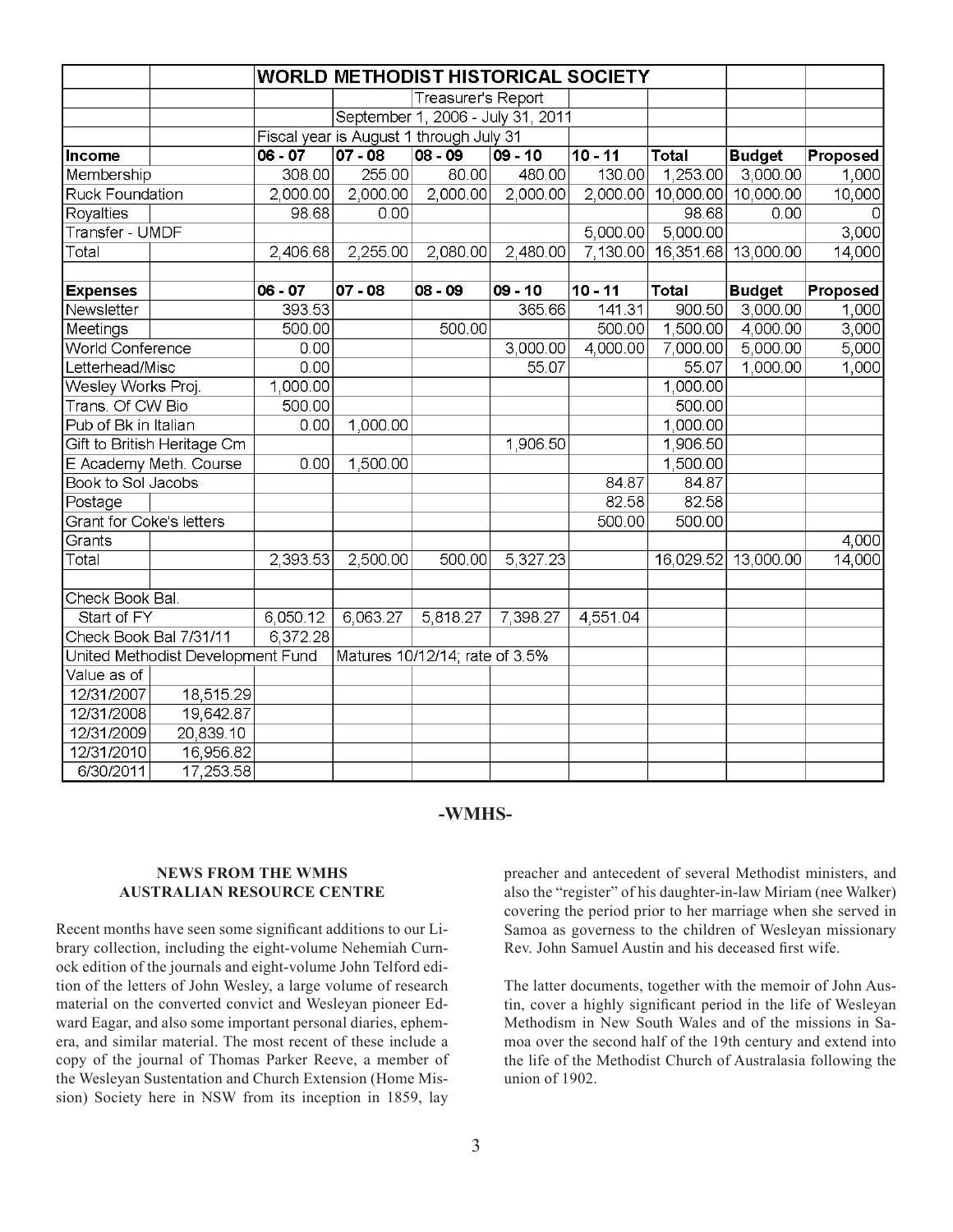Following the article in the last issue of the Bulletin on Miss Isabella Leonard, we were delighted to receive additional information concerning Miss Isabella Leonard from Prof. Charles E. Jones, who has researched and published a number of volumes on American Methodism and the various holiness movements. We were also able to purchase a copy of the memoir of Miss Sophia Blackmore, Australian born Methodist Episcopal (ME) missionary in Singapore for over 40 years.

A paper on the life and work of Sophia Blackmore is currently in preparation, based on this and other material received from the Methodist Church Archives in Singapore with the co-operation of Assistant Archivist Ms. Jenny Ng. We have also been given all legal rights in Sophia's memoir as inherited by Mr. Rod Blackmore, OAM, her nearest surviving relative. (The whereabouts of this 200+ page memoir remained unknown for many years despite strict search and enquiry procedures initiated over several years by Rod Blackmore's late father.)

Further information on the influence of ME evangelists and others on individuals and churches in New South Wales continues to emerge, including that of Bishop William "California" Taylor, Miss Isabella Leonard, and also Miss Helen F. Barnes, Field Secretary of the Australasian YWCA from 1911, and formerly of New York. (Miss Barnes was a daughter of Rev. Dr. A. C. Barnes, who completed over 55 years in the ME ministry and preached the jubilee sermon at the Ohio ME Conference in 1912.)

We have continued unsuccessfully to seek information on another ME evangelist, Rev. (*sic*) Rhoda Wertheim, who visited Australia in 1907 and was highly influential in the later formation of the Bethshan Holiness Mission at Wyee in the Hunter region some 65 miles north of Sydney in 1908. An article submitted for the Bulletin includes material on Rhoda Wertheim's Bethshan involvement in addition to that of Rev. Cyril Maitland Elliss, who served the Methodist, Congregational and Presbyterian Churches in Australia, New Zealand and England before finishing his course in the USA in the Congregational ministry in Albany, Georgia. We hope that we may again receive some assistance from readers in gaining some substantive information concerning Rhoda Wertheim, and also learning something of Maitland Elliss' ministry and life in retirement in the USA. (Mr. Elliss' last known address was 1723 Gillionville Rd., Albany, GA 31701.)

As noted in this article, Rev. C. Maitland Elliss was one of a considerable number of men recruited for Home Mission service in NSW through Revds. Thomas Cook and Samuel Chadwick of Cliff College, England. Research continues on the Cliff College men, with the co-operation of Cliff College Archivist Russ Houghton. We have been unable to date to finalize the transfer to our Library of the extensive collection of personal papers and ephemera of perhaps the best known Cliff College graduate "down under," Rev. Sir Irving Benson of the Melbourne Central Mission, due to lack of space.

In association with the Castlereagh Academy, located on an acre of land adjacent to the site of the original Castlereagh Wesleyan Chapel dedicated in 1817, and closely associated with the beginnings of Wesleyan Methodism in the Colony through Edward Eagar and the conversion of old John Lees, we arranged a celebration of the 200th anniversary of the arrival of the converted convict Edward Eagar on July 2nd. Academy Chaplain, Rev. Russell Davies, addressed the gathering on the role of Edward Eagar in early Wesleyan work in the Windsor area, including the conversion of John Lees, and Eagar's subsequent involvement in wider aspects of colonial development with the full support and encouragement of Governor Lachlan Macquarie. (See article in Bulletin 37(2) and also an edited version of Russell Davies' presentation in this issue, which addresses certain myths concerning the precise location of John Lees' original chapel.)

We hope that the recently donated research material on Eagar may help finally resolve other outstanding questions surrounding Edward Eagar and his role (based on his involvement from 1811 in itinerant preaching and as a class leader) and also that of the schoolmaster Thomas Bowden, who arrived in 1812, as the pioneer Wesleyans in the colony of NSW.

The historic tensions between the roles of laity and clergy in Wesleyan Methodism inevitably emerge at times when significant celebrations are planned. Although an earlier Conference (dominated by clergy of the Wesleyan tradition) had determined that the major celebrations of the Methodist centenary in Australia should mark the arrival of the first ordained Wesleyan missionary Rev. Samuel Leigh in 1815, Rev. James Carruthers, former 1895 NSW Wesleyan Conference President and editor of the official NSW Conference publication The Methodist over the years 1906-1920, took a decidedly different view in January, 1912.

James Carruthers (later Rev. Dr. Carruthers, President of the General Conference of Australasia in 1917,) in his editorial in The Methodist of 6 January 1912 expressed the view of many clergy and lay people in particular in asserting that "To date the centenary from the arrival of a minister is to make the Church centre around the ministry, instead of inhering in the membership—a theory very closely associated with the sacerdotalism against which as a Church we vehemently protest. . . ."

Carruthers might well also have appropriately pointed to fractures in the clerically dominated Wesleyan fabric which had occurred years prior to Leigh's departure from England including the establishment of the Methodist New Connexion in 1797 and events leading to the formation of the Primitive Methodist Church in 1811 in England, to the first Bible Christian circuit by October 1815, and also to other splits in 19th century Wesleyan Methodism which eventually led to the evolution of the United Free Methodist Church. Some of these at least arose from the historic tensions noted above.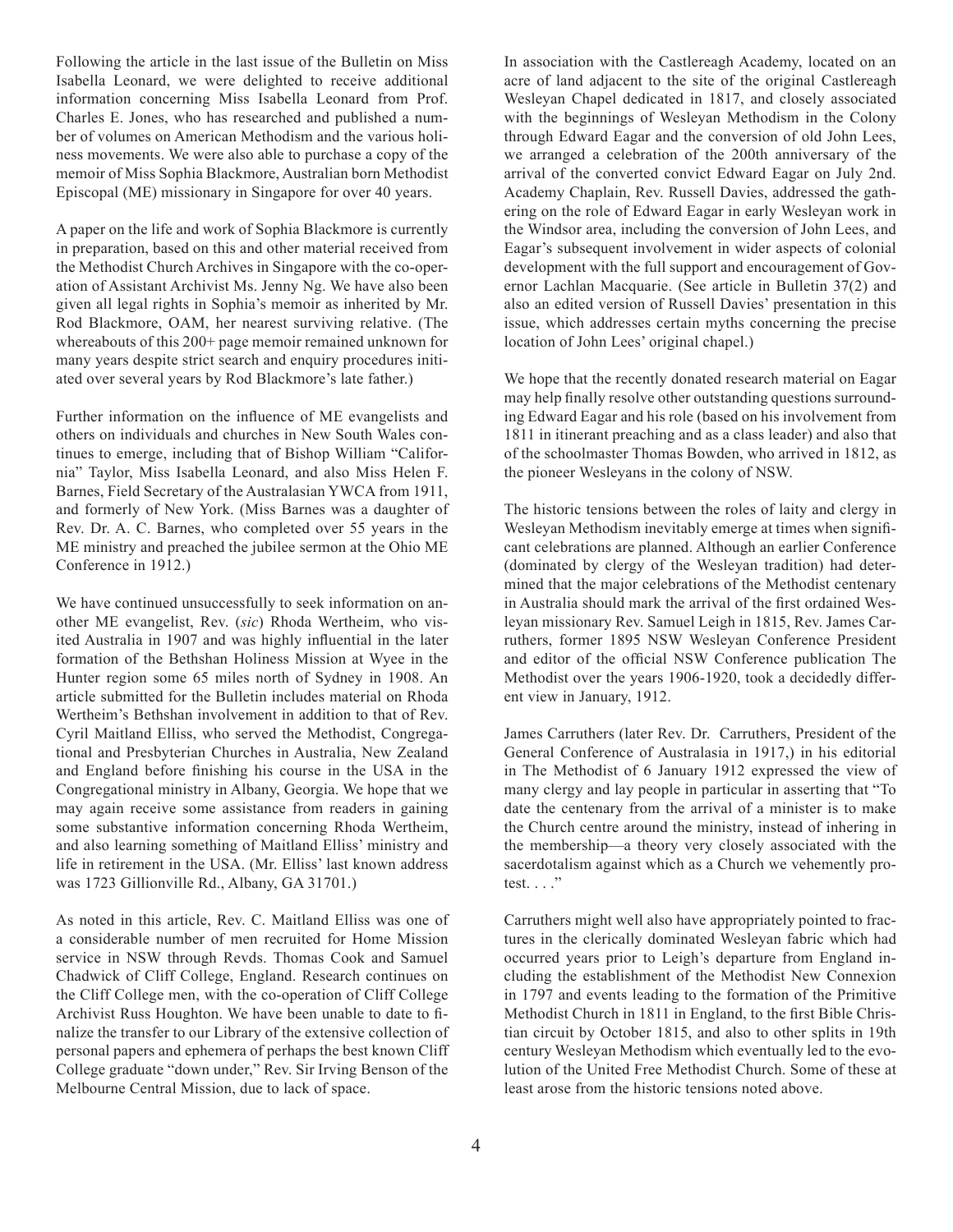September, 2011 sees the meeting of the Uniting Church Synod of NSW and the Australian Capital Territory, to be held this year at the University of Newcastle in the historic Hunter Valley north of Sydney. We are publishing a limited edition 60-page commemorative monograph of 12 papers featuring Methodist, Congregational and Presbyterian people and places in the Hunter region to mark this event. We will also, with cooperation from the Uniting Church Historical Society and the Wesley Central Mission in Sydney, be distributing "showbags" at the Synod, including promotional material for our WMHS Resource Centre in Australia and for these cooperating bodies.

-Daryl Lightfoot and Sue Pacey

#### **-WMHS-**

#### **A Contribution from the Oceania Region: Methodism and Steps to Full Methodist Union in New Zealand on February 6, 1913**

The first Methodists in New Zealand were missionaries of the Wesleyan Missionary Society founded in the UK in 1814. In New Zealand the Society's work began when Rev. Samuel Leigh arrived at the Bay of Islands in Northland in 1822. He took his first service at the first Wesleyan Mission station on the Whangaroa Harbour, on June 8, 1823. In 1855, the New Zealand Wesleyan Mission came under the jurisdiction of the Australasian Wesleyan Methodist Conference and became the Australasian Methodist Church in New Zealand.

In 1844, the Primitive Methodists were the second Methodist denomination to set up a mission in New Zealand when Rev. Robert Ward began holding services at New Plymouth in Taranaki amongst newly arrived English settlers. By the end of the nineteenth century the Primitive Methodists had grown to be the second largest Methodist denomination in New Zealand. They were followed by two much smaller Methodist denominations, the United Free Methodist Church which commenced operations at Rangiora in North Canterbury in 1860, and the Bible Christians in Christchurch in 1877.

In 1872, the New Zealand Wesleyans gained semi-autonomy from the Australasian Conference with authority to hold annual New Zealand conferences. The first was held in Christchurch in January-February, 1872.

From this time suggestions for Methodist union in New Zealand began to be raised within the wider context of moves towards evangelical Protestant union between the Congregational, Methodist and Presbyterian churches, and at the beginning of the twentieth century the influence of growing world Methodist coming together and the Edinburgh Missionary Conference. There had been some fraternal co-operation and social mixing from early times, especially between the smaller Methodist denominations. Cooperation and sharing in the developing campaigns for Women's Suffrage, Prohibition, and the Temperance cause, and also in New Zealandwide evangelistic campaigns by overseas evangelists, created further opportunities for developing trust and understanding between the Methodist groups.

The formal union of the Australasian Methodist (Wesleyan), United Free Methodist, and Bible Christian churches took place in 1896. The Primitive Methodists held back from joining the union at that time. Their principal difficulties were theological—they allowed stand-alone Lay Presidents of Conference and Synods and held out for greater equality in general between clergy and laity. The Wesleyans, in particular, were dominated almost exclusively by the ordained clergy and did not even have Lay membership of Conference until 1872. The Primitives also allowed women to be members of Quarterly Meetings from an early time, and as members of Conference. Interestingly, these theological differences over stand-alone Lay Presidency of Conference and Lay Superintendency of Synods are still producing major debate in the New Zealand Methodist Conference of today.

Church governance was the other major block to the Primitives uniting with the Methodist united church in 1896. The Primitives had early gained their independence from the English Primitive Methodist Conference and voted to stay out of the 1896 union until the New Zealand Methodist church, gained full independence from the Australasian Wesleyan Methodist Conference. This was not finally granted until 1912. With this barrier out of the way, on February 6, 1913, the two churches merged their separate conferences and structures at a formal ceremony in the Wellington Town Hall presided over by the Governor-General of New Zealand and witnessed by the Mayor of Wellington.

This union was not achieved without major opposition within the Primitive Methodist Church. For instance, David Goldie, father of J. F. Goldie the prominent New Zealand portrait painter of the early twentieth century, and a prominent Layman, and Lay President of the Primitive Methodist Conference, was never reconciled to the union, although the Wesleyans compromised to allow in conjunction with ordained Presidents Lay Vice-Presidents of Conference. Nevertheless, within a year commentators were reporting the union a complete success, not the least because the new church saw a major jump in attendance and membership as many nominal Methodists came out of the woodwork to participate in the new union.

At its recent 2011 Conference Te Haahi Weteriana, the Methodist Church of New Zealand, set up steps to plan for a major connexional celebration of the centenary of the 1913 union at its next Conference to be held in Wellington in November, 2013. The Wesley Historical Society of New Zealand, Inc.,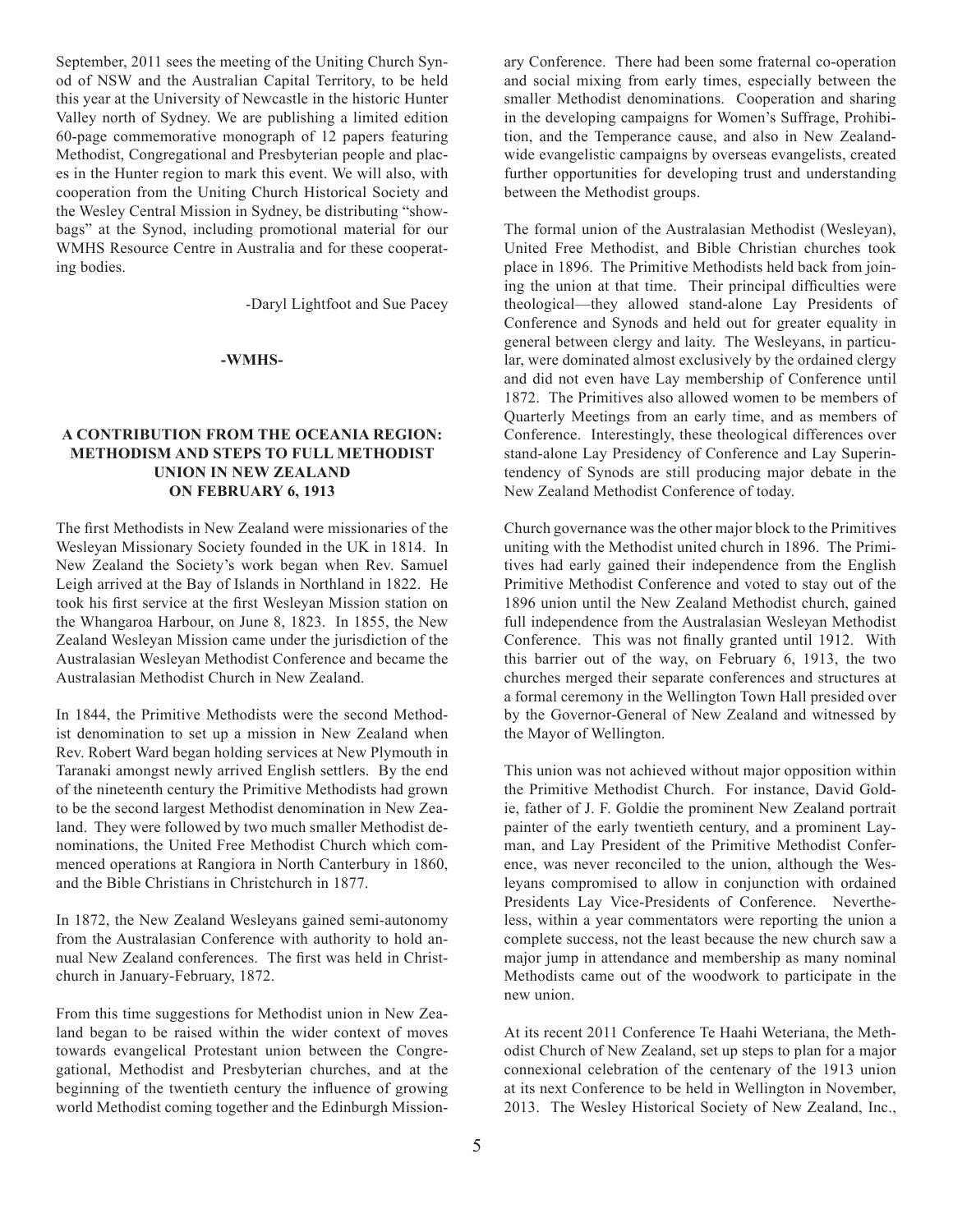would like to see a re-enactment of the Wellington Town Hall signing of the Deed of Union involving the current Governor-General and Wellington Mayor and the simultaneous processions of the delegates attending the Methodist and Primitive conferences from their respective churches at Taranaki Street and Webb Street to the Wellington Town Hall, either at the time of the 2012 Centenary Conference or on February 6, 2013.

As a history major, holding the degree of MA (1st Class Hons) from the University of Auckland, I am currently researching and writing up a study of how and why the 1913 Methodist Union came about, what were the issues involved, and who were the major promoters and opponents of the union, etc., with an aim to publish this work in time for the 2013 re-enactment.

> -Gary Clover, Presbyter Stoke Methodist Church

#### **-WMHS-**

#### **The Convict and the Colonial Chaplain**

(*This is an edited version of an address by Rev. Russell Davies of the Castlereagh Academy (NSW) on July 2, 2011, marking the 200th anniversary of the arrival of the converted convict and pioneer Methodist, Edward Eagar.*)

This talk should have been called "The forger, the drunk and the colonial chaplain," because I will be trying to cover three men whose endeavours led to the establishment of the Methodist cause in the Nepean/Hawkesbury area. Unlike the very pious stories of the saints popular among Catholics and Puritans in earlier times, our forebears' story is told warts and all.

Edward Eagar was born near Killarney, Ireland, in 1787. His parents, wealthy Anglo-Irish landowners, apprenticed him to a solicitor in 1804, and he was subsequently admitted as a solicitor and attorney in Dublin. In 1809, aged 22, he was convicted and sentenced to death in the Cork Assizes for uttering a forged bill, which he himself wrote. Subsequently the sentence was commuted to transportation for life to the colony of NSW.

Edward's story is dramatically told by a descendant, Kevin Lewis Smith, in his biography Colonial Litigant Extraordinaire. He suggests several possible reasons why the sentence was commuted, including interventions by the Bishops of Cork, who prevailed on the Court to spare his life.

It is this circumstance which enables us to celebrate the bicentennial of his arrival in Australia 200 years ago in early July, 1811.

The good Bishops supported Edward's plea for clemency because while in gaol he had a dramatic conversion experience. Now, as a volunteer with Prison Fellowship Australia, I am aware of many prisoners who profess a life-changing experience and conversion, but whose behaviour makes you quite sceptical about their claim. But I am also aware of some whose encounter with the power of the living God in the midst of their own weakness and helplessness marks a genuine conversion.

Edward obviously convinced the prison chaplain, Rev. Boyle Davies, that his was a genuine conversion, because he sent a lengthy letter of recommendation with Edward to Rev. Samuel Marsden, senior chaplain to the colony of NSW. He wrote, "I think there was as remarkable an instance of divine mercy displayed in him as ever man experienced. Such indeed was the love of God shed abroad in his heart, that if he continues as steadfast as when he left our gaol, I have not the smallest doubt of his being instrumental in proclaiming the glad tidings of salvation in NSW."

While there are some elements in Edward's later career which suggest he wasn't always as steadfast as he might have been, he was certainly instrumental in proclaiming the glad tidings of salvation both in Sydney and in the Hawkesbury.

On July 8, 1811, William Cox left Sydney for Windsor with 17 convicts, of whom Edward was one. On arrival in Windsor he was assigned to Rev. Robert Cartwright, Anglican chaplain to the Hawkesbury District, as a teacher for Cartwright's five children. He was also given his "Ticket of Leave," freeing him from the more onerous restrictions on convicts, presumably on Samuel Marsden's recommendation. In 1813 he was given a conditional pardon, and in 1818 an unconditional pardon. From 1812 onward, he was able to divide his time between a legal practice back in Pitt St, Sydney, and an appointment as Principal of the Government School at Windsor, one of only three in the colony.

There isn't time in this talk to cover his legal practice. His biography is called Colonial Litigant Extraordinaire, and he certainly merits that description. The Eunice Hunter Library has several volumes of material including court cases involving Edward either as prosecutor or defendant, and some of the leading lights of the early colony were involved in legal stouches with him. His prosperous practice was crippled in 1815 when Justice Jeffery Hart Bent ruled that Edward was not eligible to practise in the courts under the new Charter of Justice. This was not due to accusations of sharp practice, although there were some, but because of the determination of the leading free settlers that an emancipist, or former convict, should not be accepted as a lawyer.

He was also an astute businessman, joining up as a partner with Chief Justice Francis Forbes (the first settler in Emu Plains) trying to secure a monopoly on trade with King Pomare II of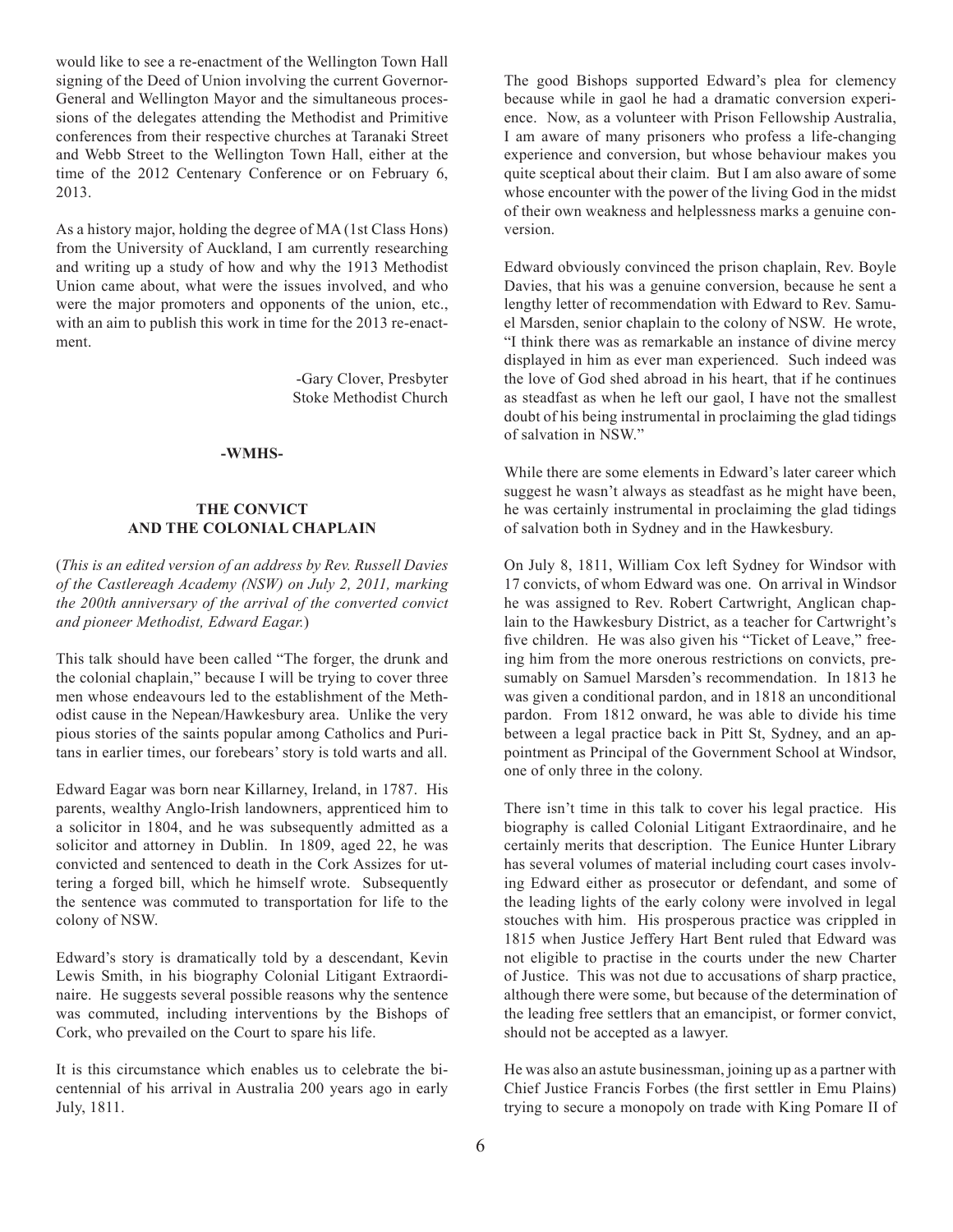Tahiti. When the Bank of NSW was started in 1815, Edward put up one tenth of the capital.

On the charitable front, he helped establish the Sydney Benevolent Institution, the local branch of the British and Foreign Bible Society, the Australian Religious Tract Society, the Society for the Protection and Civilisation of Distressed Islanders of the South Seas, and planned a mission to Aborigines. I have hurried through all those achievements out of sequence, because I want to concentrate on his role as one of the founding fathers of Methodism in NSW.

Edward established the first Methodist Class Meeting in Windsor in late 1811 or early 1812. It would be good to have clear documentation of the date, to know whether it was earlier or later than Thomas Bowden's in Sydney. Either way, we know that on April 3, 1812, the Windsor and Sydney classes met together for a love feast, and this meeting led shortly afterwards to a letter to the Wesleyan Missionary Society in London, asking for an ordained Methodist Missionary to be sent out to NSW.

Two definitions: What is a love feast, and what is a class meeting? The love feast was started by the early Methodists in Britain before they were ejected from the Anglican Church. Wesley didn't want to alienate the Anglican hierarchy, and only an ordained minister could preside at the Holy Communion, so they had a sort of lay parallel. In Todmorden, Yorkshire, where I grew up, the love feast was celebrated with fruit cake and orange cordial, which I thought was pretty good. Incidentally, the farmhouse at Todmorden Edge was the location for the very first Methodist Quarterly Meeting!

The class meeting was absolutely central to the success of Methodism in the early colony. Indeed, Rev. Gloster Udy, in his doctoral thesis "Key to Change" argues that the class meeting was the secret to the successful spread of Methodism everywhere. Wesley organised all his followers into groups of six to twelve, called class meetings. They prayed, studied the Bible, supported and challenged each other to the practice of holiness in everyday life. Gloster shows a six step movement to growth in the Christian life: Instruct, Admonish, Exhort, Reprove, Comfort and Confirm. They certainly held each other to high standards, but they also supported each other in doing so.

It's time for a quick look at the arrival of Rev. Samuel Leigh and then the story of John Lees, on whose farm you are now standing—or sitting.

The story is told of how those early lay leaders in NSW wrote to the Methodist Missionary Society, asking them to send out a missionary, along with furniture for a house. They decided to send the Rev. Samuel Leigh to NSW instead of to Montreal, Canada. He arrived by the ship Hebe on August 10, 1815. Apparently their handwriting was not too clear, because Leigh read it as "furniture for a horse," and turned up in Sydney with a brand new military saddle!

Who was it who conducted him next day to meet the Governor? Edward Eagar!

Governor Macquarie was less than enthusiastic about Leigh's arrival. He was concerned about the mutual hostility between Papists and Protestants (Catholics and Anglicans) and feared that a Wesleyan missionary would further aggravate the situation. He offered Leigh a government position which would be both more comfortable and more lucrative than that of an itinerant preacher. Leigh declined, and after further conversations, Macquarie directed him to the Surveyor General's office to receive a letter affording him every facility in travelling from one township to another.

After visiting and preaching at The Rocks, he turned his attention to the interior. A Sydney resident gave him a letter of introduction to a farmer near Emu Plains. After riding all day, he found the farm. The owner was standing at the front door as Leigh introduced himself and asked if he could preach to his servants. Receiving a blunt refusal, Leigh then asked if his horse could stay in the yard while he slept in the barn. He offered to pay, but there was an immediate rejection.

Samuel Leigh then enquired if the farmer knew of anyone likely to accommodate him for the night. The settler suggested John Lees, a man always reading his Bible. Leigh rode two more miles to reach Lees' house at Bird's Eye Corner.

As Leigh approached the cabin, out came a boy about seven years old. The tired traveller enquired if his father was in, and received a positive reply. Leigh said, "Tell him I am a Wesleyan missionary!" The boy's father appeared, saying, "Come in. We are just going to have family prayers. You are in time to conduct it."

Sitting round the three-legged table, Samuel Leigh opened the bible at Isaiah, Chapter 35. He began to read, "The wilderness and the solitary place shall be glad for them, and the desert shall rejoice. . . ." He could get no further—tears began to flow. He was deeply moved. One moment spurned by a fellow countryman, but now accepted and warmly welcomed by a poor farmer.

He read on. "It shall blossom as the rose. . ." but he could not proceed. He was overwhelmed as the inspired words prompted him to visualize the hope and wholeness which God's Spirit could bring to a desolate people in a forsaken part of the world. As the family rose from their knees, John Lees seized the missionary's hand in a vice-like squeeze and said, "We have been praying for three years that God would send us a missionary. We had not heard of your arrival in the colony. Now that you have come, we are glad to see you."

So that introduces you to John Lees, and to his farmhouse which was just across the water directly due east from here.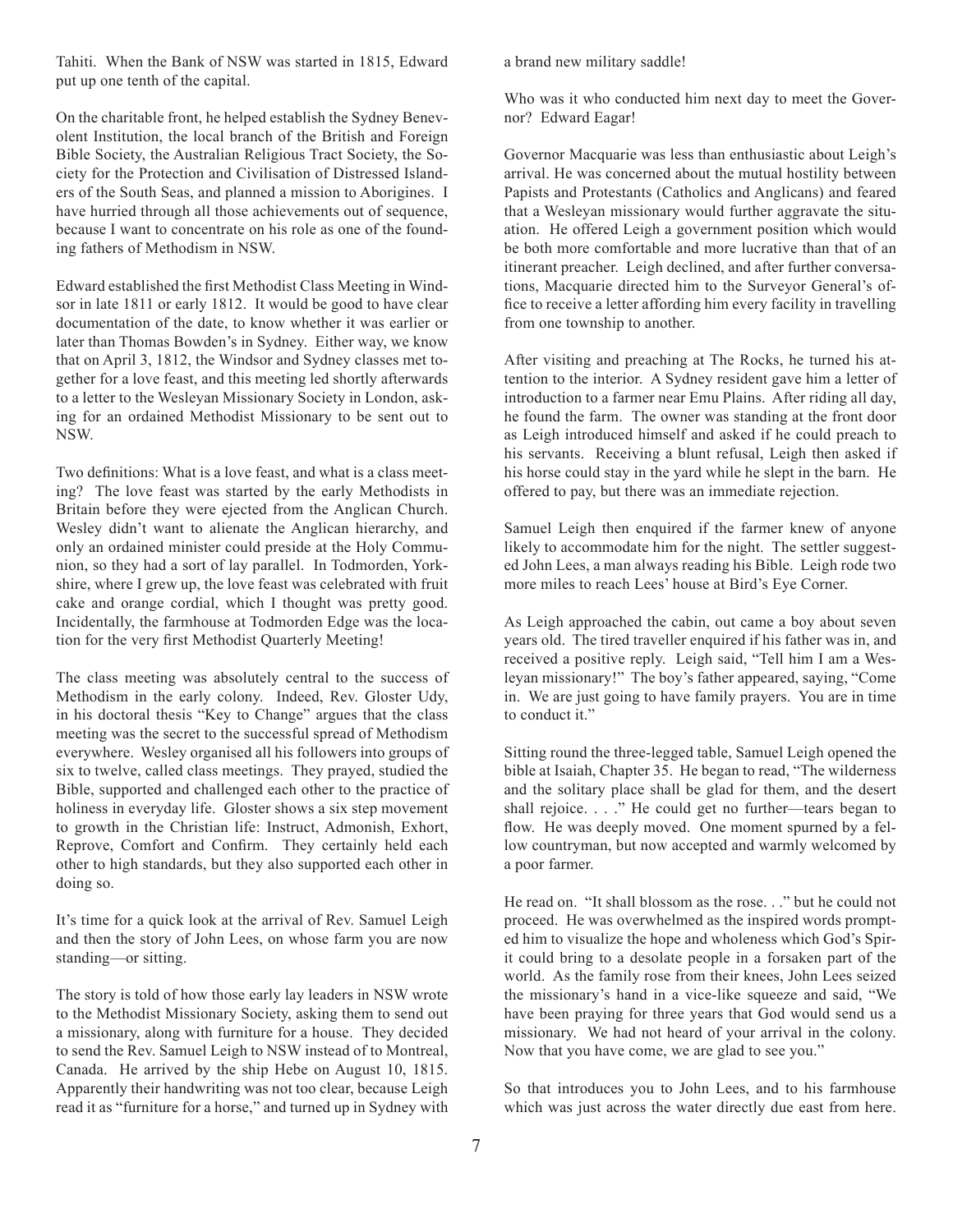So who was he? Let's back track for a moment.

John Lees had enlisted as a private in the NSW Rum Corps, and arrived at Port Jackson on the Ganges on June 2, 1797. He saw service in Sydney, Windsor and Parramatta. Four years later, on June 12, 1801, Mary Stevens, a convict transported for seven years arrived on the Earl Cornwallis. She moved in with John Lees, and their first child, Maria was born on September 7, 1802. Hannah, Richard, John and Mary followed. In 1809, the five children were baptised, and John and Mary married at St. Phillips Church. Mary received her Certificate of Freedom in 1811, and their sixth child, Esther was born in 1812.

Meanwhile, the new Governor, Lachlan Macquarie had toured the Nepean and Hawkesbury in November and December, 1810. He camped on Thomas Jamison's farm, just north of here, then moved on towards Bird's Eye Corner. He wrote in his journal, "We passed through a long extensive chain of farms along the Nepean . . . . These are all good farms, good soil and well cultivated, but they are liable to be flooded in general when this river overflows its banks, and consequently the houses of the settlers are very mean and paltry."

He went on, "I quitted my carriage and mounted my horse to view the back line of farms (ie. to the east of Old Castlereagh Road where John Lees' farm was situated) and explored the ground intended to be laid out shortly for a township and place of security and retreat for the settlers inhabiting this part of the country."

On November 30, 1810, Governor Macquarie named the township Castlereagh—along with Wilberforce, Pitt Town, Windsor and Richmond, making up the five Macquarie Towns. On November 28, 2010, we celebrated the bicentennial of that event right here under the sponsorship of the current NSW Governor, Professor Marie Bashir.

Macquarie assumed that the settlers would welcome the chance to move to the higher ground at Castlereagh village, but they didn't. Following the floods of March, 1811, he urged them twice to move to higher ground. Five years later, after more floods, he tried again, but to no avail. That is why Castlereagh has never attained the status of the larger towns, Windsor and Richmond.

Back to John Lees, and the account of a life changing experience as recorded by the Rev. Dr. Gloster Udy. Lees' farm was prospering, but his personal life was not. He was drinking increasingly, and in 1812 suffered the loss of some of his land and most of his stock due to his addiction. Planning debt repayment, he considered selling his last pig.

Coming out of his hut one night to get a log of wood for the fire, he was in the act of picking it up when he grasped a deadly snake which bit him on the wrist. He raced to the Anglican chaplain at Windsor, Rev. Robert Cartwight, and fell fainting to the ground. Some medical aid was obtained, and John Lees' life was set in a new direction. He committed his life to Jesus, the Divine Healer, and remained sober until the tragic last few years of his life. Stricken by paralysis, he was to be bedridden for his last seven years. The doctor prescribed brandy to alleviate his pain, disastrous for one who nowadays would have been classified as an alcoholic.

This intervention at Windsor was how John Lees and Edward Eagar first met, and their lives were to be intertwined from then on. The fact that John Lees identified as a Methodist from that time on, although the Rev. Robert Cartwright who had saved his life was an Anglican, is testimony to the influence of Edward Eagar.

Merle Kavanagh's book documents the yearly meetings in Sydney of the Wesleyan Missionary Society and the generosity with which John Lees supported the cause. Although just a poor farmer, he was one of the most generous benefactors of the Society, and was described locally as "an oasis in a parched and thirsty land."

Sadly, we don't have much documentation of the period between John's conversion and his decision to build a chapel on his land, so dates become to some degree a matter of conjecture. The conventional way of telling the story used to be that John Lees built a weatherboard chapel where the driveway now runs between the present Castlereagh church and the old hall, and that this church was dedicated by Samuel Leigh on October 7, 1817. That is what the plaque in the present church says, and what our present noticeboard (for which I am responsible) implies as well. Sadly, that is not quite right.

Here is how Leigh describes the dedication of the first Wesleyan Chapel in the convict colony (and indeed, first in the Southern Hemisphere!)

"While I stood and beheld a number of carts, laden with persons who were driven to attend the opening of the chapel, I thought of the account given of the American Methodist meetings. The place was well filled with attentive hearers. I preached from Psalm 126:3. 'The Lord has done great things for us, whereof we are glad,' from which I spoke of the great things the Lord had done for us. The people were not willing to leave the place."

At the close of the service, John Lees said, "I have not yet done my duty. Having made some provision for the worship of God, I must now contribute something towards maintaining the ministry of God's Word. I cannot at present give money, but I will give one acre of my best land. I will plough it, sow it, reap it, thresh and sell the produce, and you shall have whatever it brings without any deduction." Samuel Leigh and John Lees then walked over to the road and measured out one acre of land which he formally handed over to the church. Thus Leigh's own account shows that the 1817 chapel was already in existence, yet the one acre site had only just been measured, and it was awaiting ploughing, etc.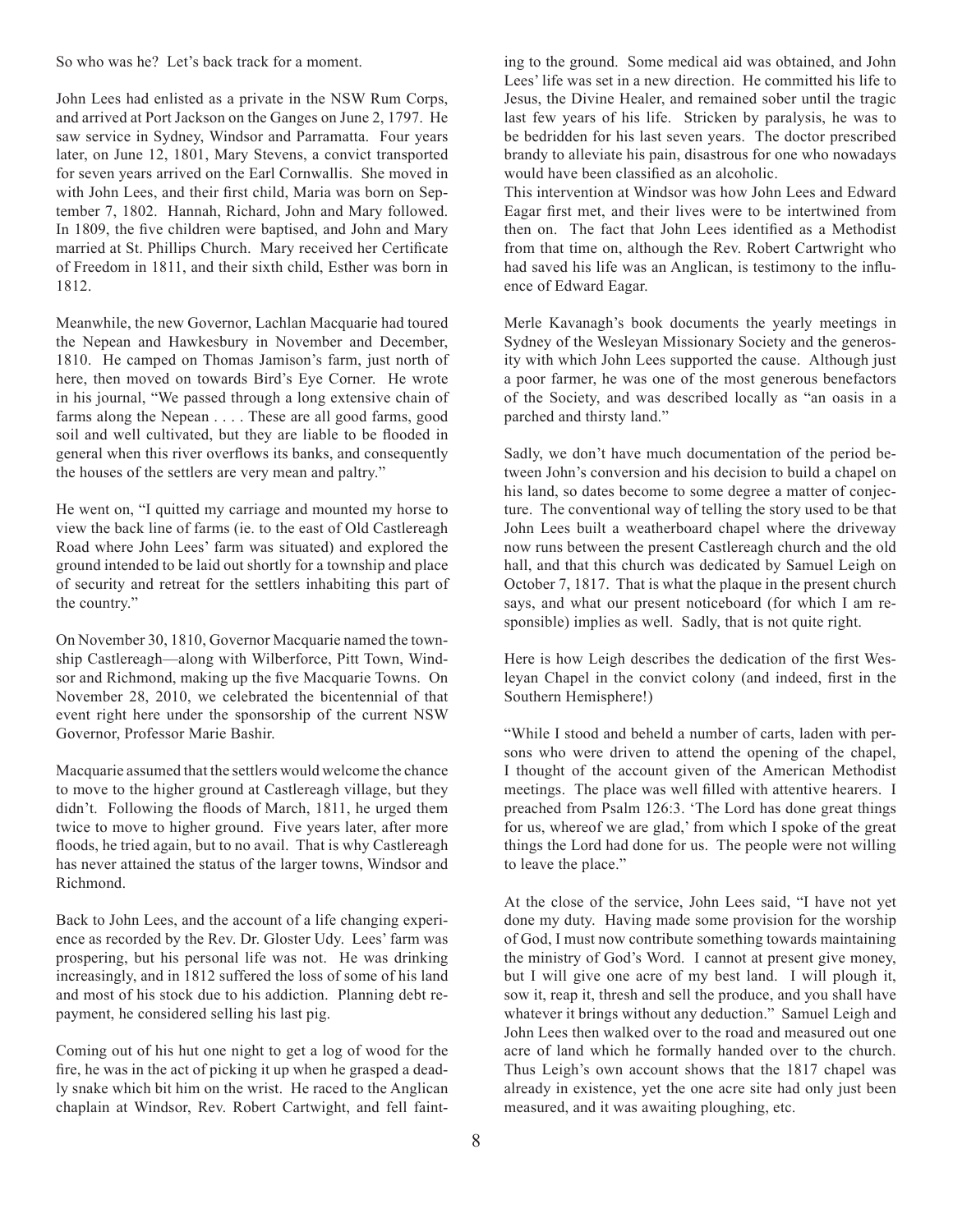In 1818, the Rev. Walter Lawry reported to the London Committee that "a chapel is begun (to be built) at Castlereagh" and describes it as "our second place of divine worship built by John Lees." In 1820, Leigh reported to the same Committee that John Lees had "built two neat little chapels, (has) given a horse for the use of the circuit, and has frequently furnished the missionary's table with a supply of food."

Professor R. Ian Jack from the Department of History, University of Sydney, has thankfully further clarified the situation, which is backed up by Merle Kavanagh's excellent history of John Lees.

The first chapel was in fact a slab building attached to Lees' home on the far side of Cranebrook Creek, fronting Carters Lane—now just over the far side of the main lake—and this was the building dedicated on October 7, 1817, while the one on our present site was not built until 1819-1820. Professor Jack's research unearthed a survey showing the first chapel (built probably in 1815 and dedicated in 1817) attached to or adjacent to Lees' farmhouse, the second (1819-1820) and third (1847-1848) on our present site. Penrith Lakes Development Corporation advises that they have a marker on the site of John Lees' farmhouse, and hopefully we can place a historical obelisk to mark this site once quarrying and land remediation finishes. In these days of historical pilgrimages, a walking track from here around the lake to the farmhouse site would be a great way to mark its significance.

The issue of historical dating is further complicated by a photo in the old hall next door. Showing the centenary celebrations on the present site, the banner says "1815–1915" and the celebration was indeed held in 1915. Perhaps they dated the centenary from Samuel Leigh's arrival in 1815, or his later visit to John Lees which sparked the plan for a church, or the establishment of class meetings in Lees' home. Perhaps they had documentation which is now lost that showed that first slab church being built in 1815. It is frustrating not to know.

The 150th anniversary was in 1967—yes, we had moved back into the sevens by then. Rev. Alan Walker from Sydney's Central Methodist Mission led the celebrations, and Deaconess Noreen Towers (now Rev. Noreen Towers) arrived by carriage, dressed in period costume. It is appropriate that Noreen should have been involved. For more than 20 years her ministry was to head up Wesley Mission's home for homeless men in Darlinghurst—Edward Eagar Lodge!

#### **-WMHS-**

#### **Evangelist Rhoda Wertheim in New South Wales 1907 and the Bethshan Holiness Mission**

**Some Ministering Women of the M.E. Church of America in New South Wales (Part 2)**

In early life Elliot John Rien, later Brother Rien of the Bethshan Holiness Mission located at Wyee in the Hunter Region some 65 miles north of Sydney, was exposed to the Lutheran and Brethren teachings of his parents. Subsequently the family joined the Presbyterian Church. Following on the death of his mother young Elliot ran way from home and at age 15 became apprenticed to the confectionary trade in Sydney, necessitating living in the home of his employer for over six years.

His employer's wife was a staunch Wesleyan, and her influence led to young Elliot Rien's conversion at a mission at Chippendale at age 18 years. Shortly afterwards, he returned home to Clarendon near Windsor to assist his father, by this time seriously handicapped and in danger of losing his position as the railway Station Master at Clarendon. Here he renewed his association with the Presbyterian Church, walking with his sisters the two miles to Windsor to worship, and on his return conducting a Sunday School in the Clarendon Station waiting room for local children. There followed employment at Hawkesbury Agricultural College, and a move from the Presbyterian to the Methodist Church. This move to Methodism was not on any particular doctrinal grounds, but rather to take up the greater opportunities for lay preaching and teaching offered by the Methodists at this time.

During the 1890s, a group of ladies had launched an industrial venture aimed at employing and otherwise assisting their less fortunate sisters through silk-worm farming, and had purchased "Wirawidar Farm," a property at Wyee. The venture had been placed at serious risk through poor cultivation practices, and Elliot Rien had been recommended to take over the management of the project through his involvement with the Hawkesbury Agricultural College.

Moving to Wyee one day after his marriage in February, 1897, Elliot Rien immediately began services in his new home, and agitated unsuccessfully for extension of Methodism from the Gosford Home Mission Station to the south to include Wyee. (Eventually Catherine Hill Bay on the coast east of Lake Macquarie was opened as a Methodist Home Mission Station in 1903, and the services took in Wyee, with Elliot Rien becoming heavily involved in preaching at the various centers. He was "planned" for no less than 10 services in the May-July quarter of 1904, three of these being at Catherine Hill Bay and Mine Camp and necessitating lengthy journeys on horseback.)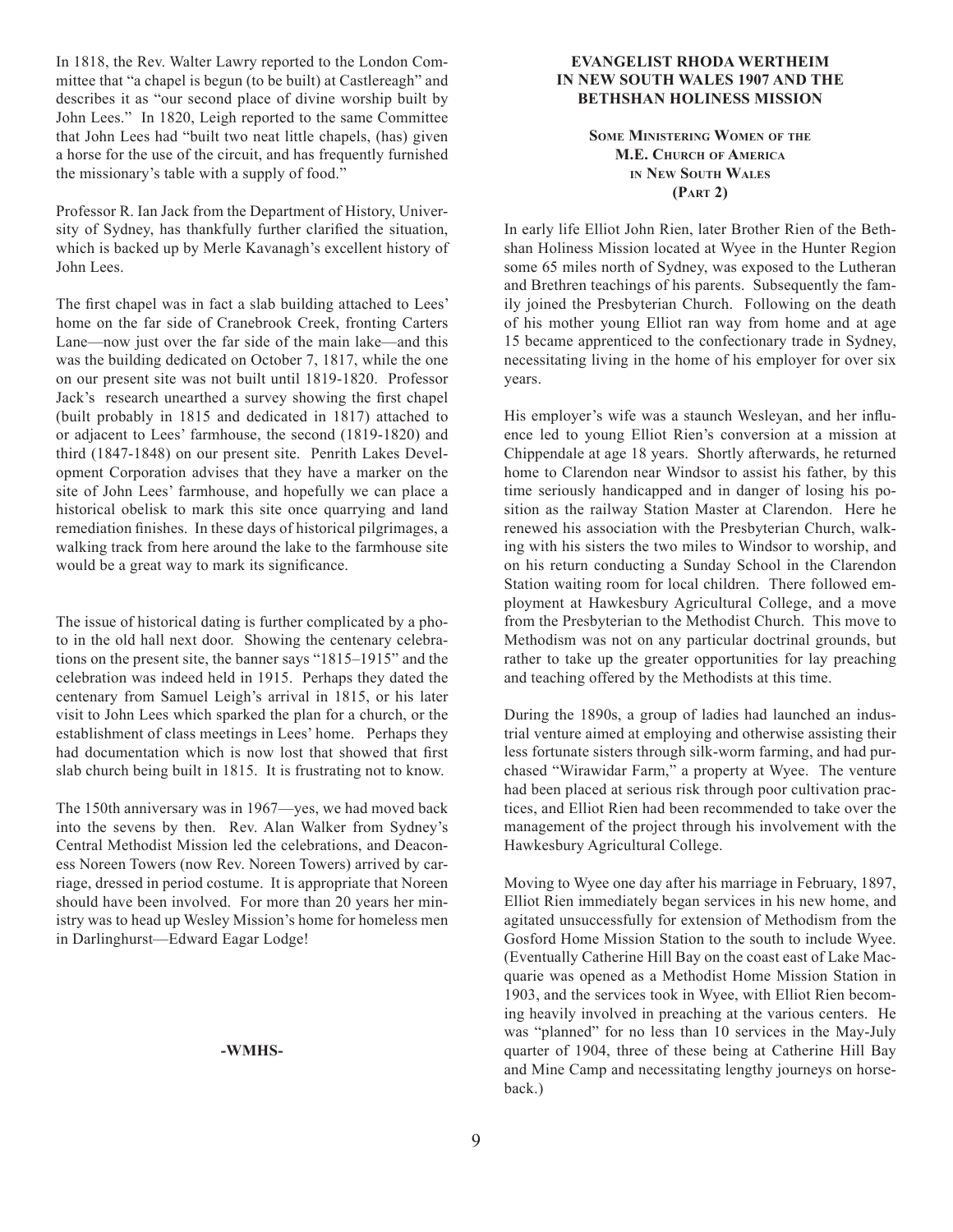Also during 1903, William Arnott, a noted biscuit maker and prominent Newcastle Methodist, had visited the USA and spent time with the Episcopal Methodists in San Francisco. He wrote enthusiastically of the work being undertaken by these churches to his friend Mr. Isaac Winn, also a businessman and prominent Methodist in Newcastle, who had the letter published in the denominational journal, The Methodist. A lady evangelist of the Methodist Episcopal Church, Rev. [sic] Rhoda Wertheim, then visited the district in 1907 and preached nightly in the Union Church at Wyee on the Wesleyan doctrine of Scriptural holiness. Elliot Rien and his wife were among those influenced by this teaching, immediately incorporating it into their own lay ministries. (Mr. and Mrs. Rien later named their youngest daughter after this American preacher of whom we have been unsuccessful in locating additional information, both in NSW and through inquiries in the USA.)

A "holiness convention" was planned for Easter 1908 on the Riens' property, but the planned speakers did not attend, and the convention therefore proceeded under the ministry of Elliot Rien, with the support of his family and members of the Wood family, their near neighbors and close friends. From these inauspicious circumstances, the Bethshan Holiness Mission was established on May 1, 1908, under a constitution which required that all those associated with the Mission be actively associated with an evangelical mainstream church.

Numbers of preachers from Wyee or otherwise associated with Bethshan over the following years were either en route to the mission fields in northern Australia or overseas, on furlough, or recently retired from active missionary service. During 1932, no less than eight of the eleven resident local preachers on the Toronto Methodist "Plan" were from Wyee, these being Bethshan's founder Elliot Rien, Elliot Rien, Jr., the brothers Sydney and Charles Thompson (both being former Methodist Home Missionaries), Wallace Hayman (later a missionary with the Aborigines Inland Mission and Presbyterian Home Missionary over the years 1948-1963), Francis Barrington (a missionary on furlough from India) Kevin Moran, and Horace Reid.



Among this group, Sydney Thompson, Wallace Hayman, and Kevin Moran (pictured above L-R at rear in a Bethshan family group photo) shared an additional bond—all three had married daughters of the Bethshan founder Elliot John Rien. Sydney Thompson married Ethel Rien in 1922, and Wal Hayman married Claudia Rien in 1931.

In 1930, Kevin Moran married Rhoda Rien, youngest daughter of the Bethshan founder and named after Methodist Episcopal evangelist Rhoda Wertheim. While of Methodist background, Kevin Moran had subsequently entered the Congregational ministry, becoming Chairman of the Congregational Union of NSW in 1967/1968. In retirement Rev. Kevin Moran lived for some time in a cottage on the Bethshan property, which by that time included a retirement living complex. He later moved to England, dying at Mickleton in July, 2008, at 99 years of age, his wife having pre-deceased him.

Wal and Claudia Hayman's Presbyterian home mission service included two terms in the Hunter region, and a term at Ettalong on the nearby central coast. They retired in April, 1963, also spending their later years in residence at Wyee among family and friends at the Bethshan Mission.

A contemporary during Wal and Claudia (nee Rien) Hayman's residence in retirement at Bethshan was Rev. Cyril Maitland Elliss, born in England in 1892 or 1893, whose life and ministry was marked by much personal tragedy. God however has His own wonderful ways of restoring his servants through such circumstances, and using them to bless others, as this paper now relates. The ministry of C. Maitland Elliss crossed the "denominational great divide," with his service to the Methodist, Congregational and Presbyterian Churches including several years in the Hunter Valley. One of the authors of this paper thanks God for just one encounter with Rev. C. Maitland Elliss in early life.

In the course of service to these Churches, Maitland Elliss' ministry covered four countries, including Australia, England, New Zealand, and the USA, where he finished his course in service to the Congregational Church while resident in Albany GA during his retirement years.

A NSW Methodist Home Mission Register entry shows that Mr. Elliss had entered on Home Mission service with the Methodist Church in 1913 after study at Cliff College (Methodist) in England under Rev. Thomas Cook. At this time, the NSW Methodist Conference was heavily dependent on England for ministers and others prepared to serve as Home Missionaries. The February, 1912 Annual Conference had therefore empowered three senior ministers then proceeding to England to secure "a number of young men suitable for employment in our Home Mission work" in addition to up to six "probationers" who had completed their formal studies prior to ordination. Mr. Elliss was one of several young men recruited specifically for home mission service in NSW at this time.

According to this Home Mission Register entry, Mr. Elliss served at Bombala in southern NSW during the years 1913- 1914, and at Cootamundra in the Riverina district in 1915.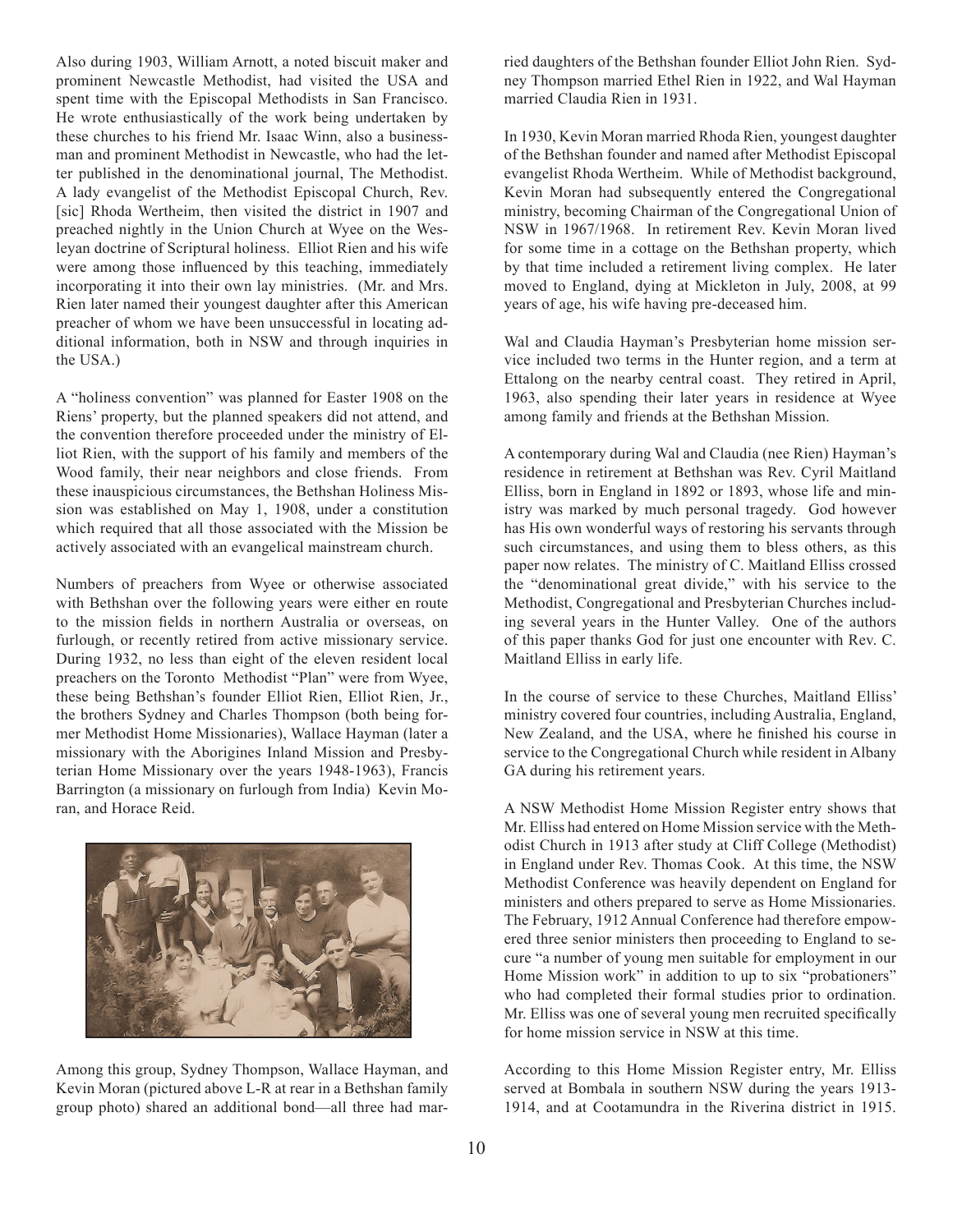While details are sketchy it seems that he then briefly served the Presbyterian Home Mission Committtee , followed by further service to the Methodist Home Mission Department at Woodenbong in the State's far north from 1916 until 1918. In May, 1918, he was appointed as Presbyterian Home Missionary at Abermain in the Hunter Valley coalfields. These moves across the "denominational great divide" may have been linked to the exigencies and manpower shortages of all Churches during World War I. They also may reflect Elliss' continuing struggle with theological concerns or issues of church polity.

Maitland Elliss' studies at Cliff College had been taken under Principal Thomas Cook, well known evangelist and exponent of "Scriptural holiness" or "Christian perfection" in the Wesleyan tradition, who had himself visited Australia in 1894-1895. Among his tutors was Rev. Samuel Chadwick, resident tutor in Biblical and Theological subjects, and destined to succeed Cook as Principal on the latter's death in late 1912. Cook and Chadwick were both strong exponents of Wesley's views on holiness, referred to by Cook as "perfection in love."

Both Cook and Chadwick, and also Cliff College, had been closely associated with the Methodist Southport Convention from its inception in 1883, and which continues today. In contrasting the original Southport doctrine of "imparted holiness" with the Keswick emphasis on "imputed holiness," Chadwick emphasized that Christian perfection, however labeled, is entirely Scriptural and the sole work of a sovereign God. The available evidence suggests that Elliss himself had espoused the Southport position.

It is pertinent at this point to learn a little more of C. M. Elliss' earliest Home Mission service, a glimpse of which is contained in the report of the Methodist Home Mission and Sustentation Society for the year to March, 1914. Writing of the joys and frustrations encountered on the Bombala Home Mission Station, Mr. Elliss expressed a need for his people there for "a new vision of God." It is probable that this was indicative of Elliss' perception of some tension between his own views and those of at least some of his contemporaries, as this phrase was to be amplified and repeated with considerable emphasis and impact under the leading of the Holy Spirit many years later.

After his service to the Presbyterian Church at Abermain and his marriage in 1920 at nearby Kurri Kurri to Margaret Buchanan Burns Galloway, the next known record concerning Mr. Elliss is found in G. Lindsay Lockley's card index to Congregational ministers in Australia. Following service to the Flinders and Brighton Road Congregational Churches over the years 1920-1922 in Brisbane, and studies at the Queensland Congregational College where he graduated with honors through the recently established United Theological Faculty in that State, he was ordained to the Congregational ministry in Queensland on December 13, 1923. Leaving Brighton Road, Rev. C. Maitland Elliss then commenced a ministry to the United Congregational Church in Dunedin, New Zealand in September, 1925.

Mr. Elliss apparently returned briefly to Australia at the conclusion of his Dunedin ministry, after which he again travelled to England, where he ministered for some three years to the Elloughten Congregational Church in Yorkshire. At the time of his return to Australia, he recalled this period as one of revival similar to the revivals of the 18th century.

Returning to Australia via Adelaide on Baradine in 1933, Mr. and Mrs. Elliss took up residence at Weston on the Hunter Valley coalfields. Recorded as residing together at Weston in 1934, the couple apparently separated shortly afterwards with Mr. Elliss residing alone at the same Weston address in 1935. Mr. Elliss was subsequently divorced by his wife in 1939.

Throughout the years to 1939, the electoral rolls showed his occupation as "clergyman," but he was apparently engaged in secular employment for much of this time. According to some who knew him during his residence at Weston, he frequently supplied the pulpits of the Presbyterian, Methodist and Congregational churches in the coalfields throughout this period.

Moving to Newcastle, Mr. Elliss encountered hard times, and electoral rolls show that in 1946 and 1947, Mr. Elliss was resident at the city's Orient Hotel—hard times indeed for a clergyman. He later moved to accommodation at 62 Watt Street, Newcastle, and resided there from 1950-1953.

Rev. Russell Gibson served as minister from 1948-1952 in the Mayfield Methodist Circuit, and also served as Chairman of the Newcastle Methodist District. He thus exercised considerable local influence in the Methodist Church, and was instrumental in re-establishing Rev. C. Maitland Elliss in the work of the ministry.

Finding Mr. Elliss with "no parish or income and barely eking out a living in one cheerless room," Russell Gibson initially gave Mr. Elliss supply work in his own Mayfield pulpit. Here it was that on a stormy night in the early 1950s, Daryl Lightfoot (then aged about 10) was one of a smaller than usual congregation who heard Rev. C. Maitland Elliss preach.

It was here also that Mr. Elliss returned to the need he had expressed some 40 years earlier of Methodists on the Bombala Home Mission Station for "a new vision of God." Small in stature, Mr. Elliss gave the high Mayfield pulpit a resounding thump and called on the Methodists of Mayfield to "get a new vision of the Calvinistic concept of the sovereignty of God." Thus the Spirit of God touched the heart of a young Methodist, and set his feet on a path of study leading many years later to a ministry in church heritage and history—perhaps best reflected in our "roadshow" theme of "shared heritage and shared hope." (See paper titled "An Itinerant Archival Ministry in NSW, Australia" in Bulletin 37(1), 2010).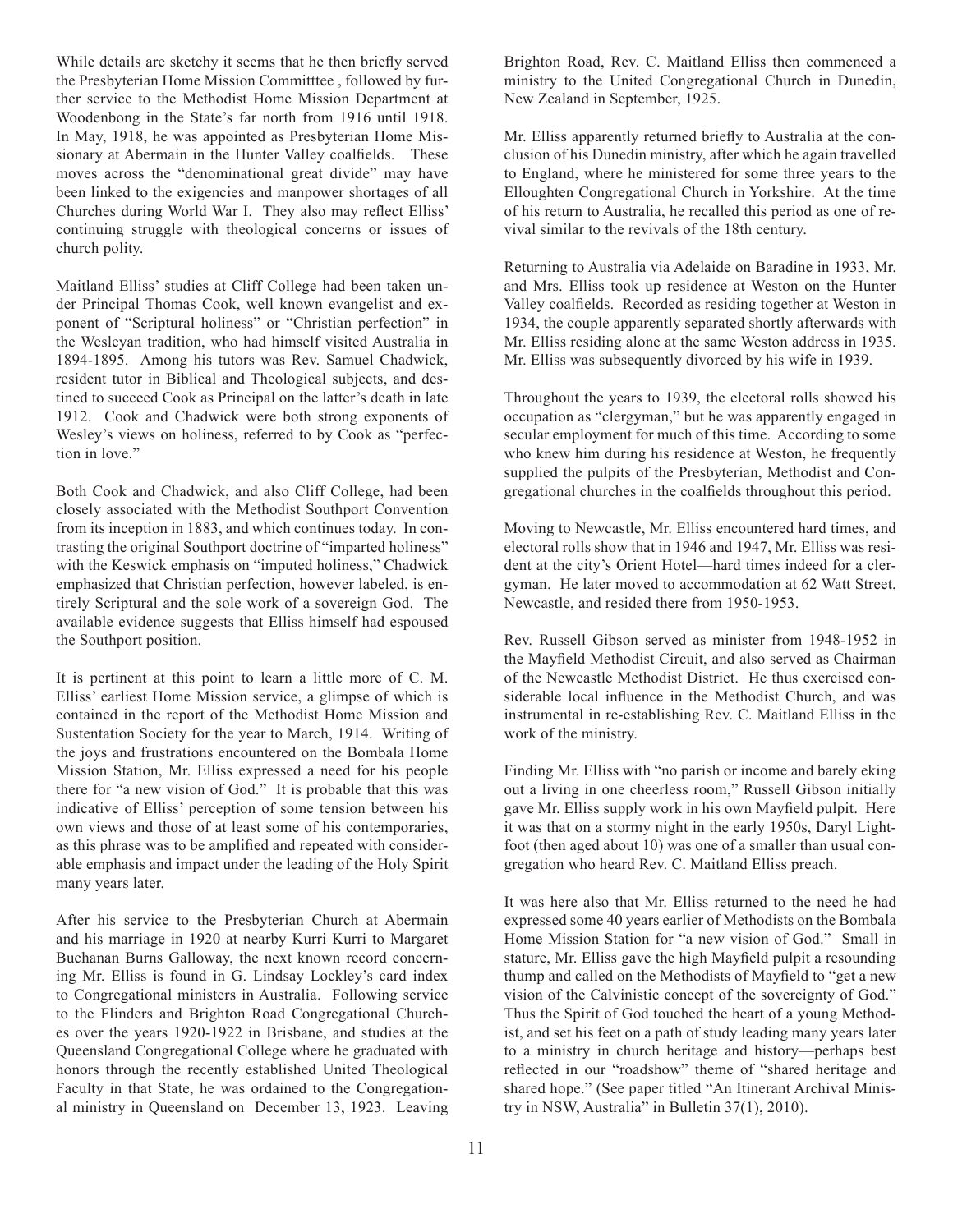With the support and encouragement of Rev. Russell Gibson, Maitland Elliss again served the Methodist Church as a Home Missionary from 1954 until 1960 at Spring Hill, Narromine, and Hay in the State's west and south-west until retiring to the Bethshan Holiness Mission at Wyee in 1961. Throughout his residence at Bethshan, Mr. Elliss continued to supply the pulpits of various denominations in the district with great acceptance. A former member of the Mannering Park Methodist Church recalls a children's address when Mr. Elliss told of his ministry in England and an invitation extended to him to visit a well-to-do family in their home, sending "a carriage and pair" for him, the mystified children wondering what strange fruit this might be!

Recently discovered evidence also points to Maitland Elliss' ongoing pastoral concern and care for a minister expelled in 1941 under decidedly dubious circumstances after serving the Methodist, Congregational and Presbyterian Churches for 25 years, and for the family following that minister's death in 1961 at Wallsend.

At some time prior to 1961, Mr. Elliss had remarried, his second wife dying during his residence at Bethshan. He later corresponded with a lady named Bessie May (surname unknown) in the USA, who was to become his third wife. Mr. Elliss travelled to the USA in mid 1973, and the couple married. They resided in Albany, Georgia, until Mr. Elliss' death some years later, survived by his wife Bessie May. The eulogy to Rev. Russell Gibson notes that in the USA also, Rev. C. Maitland Elliss, Methodist and Presbyterian Home Missionary in NSW, minister of the Congregational Church, and supply preacher to all three Churches, gave years of valuable service to God. Eternity alone will reveal the spiritual harvest of the ministry of this servant of Christ, and also of the pastoral ministry of Rev. Russell Gibson to a brother minister in a time of deep personal need.

For his part, Maitland Elliss from his life experience would no doubt say a hearty "Amen" to the following verses from the pen of John Greenleaf Whittier, Quaker poet and relative of NSW Presbyterian minister Rev. Dr. W. Scott Whittier:

"Who fathoms the eternal thought – Who dreams of scheme and plan? The Lord is God – He needeth not The poor device of man.

Here in the maddening maze of things, Though tossed by storm and flood, To one fixed ground my spirit clings – I know that God is good." (RCH 558)

#### **References:**

Eliott T. Rien, *A Challenge to Holiness: The Life and Work of Elliot John Rien of Bethshan Holiness Mission*, Wyee, 1947. (Eunice Hunter Library)

Daryl Lightfoot / Arthur Radford, *Colonies of Heaven*, Toronto,

1989. (Eunice Hunter Library)

Norman Dunning, *Samuel Chadwick*, London (1933), p.148. (Eunice Hunter Library)

Geoff Thompson, *Bethshan Holiness Mission*, Moore Theological College, 2009.

Personal communication, Keith Thompson, son of Syd and Ethel (nee Rien) Thompson.

Pulpit Supply records 1907–c1930 in Ferguson Memorial Library Box 1463.

Parish files and Home Mission correspondence – Ferguson Memorial Library.

Home Mission, Circuit and Congregational records – Uniting Church Archives.

Biographical files—Ferguson Memorial Library and Uniting Church Archives.

-Daryl Lightfoot and Sue Pacey

#### **-WMHS-**

#### **Wesley Historical Society Annual General Meeting and Lecture 2011**

The Annual General Meeting and Lecture were held at the Gladstone Memorial Library at Hawarden, Flintshire on Saturday, June 25, 2011, with many participants taking advantage of the overnight accommodation available at the residential library to view the library and exhibitions. The AGM was preceded by introductory talks by the Rev. Donald H. Ryan offering a perspective on Welsh Methodism in the twentieth century and by Mr. E. Alan Rose exploring the earlier history of Methodism in Cheshire and the Borders. The Rev. Donald H. Ryan also chaired the AGM, which elected Professor Edward Royle to succeed the Rev. Dr. John A. Newton as President of the Wesley Historical Society. In his report the General Secretary, Dr. John A. Hargreaves paid tribute to the retiring President, who had served the society with great distinction for sixteen years, for his wise counsel, inspirational leadership and joyful presence at business meetings, public lectures and residential conferences and Dr. Newton was presented with an equestrian statuette of John Wesley.

The society is fortunate to have been presided over by such a gifted communicator and talented scholar as the Rev. Dr. John Newton. His early interests in Puritanism in the Diocese of York, cultivated by leading Reformation scholar Professor A. G. Dickens, enabled him to write illuminatingly of the Puritan tradition in Methodism in a ground breaking biographical study of Susanna Wesley and the Puritan Tradition in Methodism first published in 1968 and re-issued in a revised second edition in 2002. The publication of the book was complemented by a bibliographical survey published in the Proceedings of the Wesley Historical Society in 1969-1970, which also published his Wesley Historical Society Annual Lecture on Susanna's father, the Puritan minister, Dr. Samuel Annesley (1620-1696) in 1985-1986. John Newton's book on Susanna was appropriately dedicated to his wife Rachel, who is well known for her portrayal of Susanna and other Wesley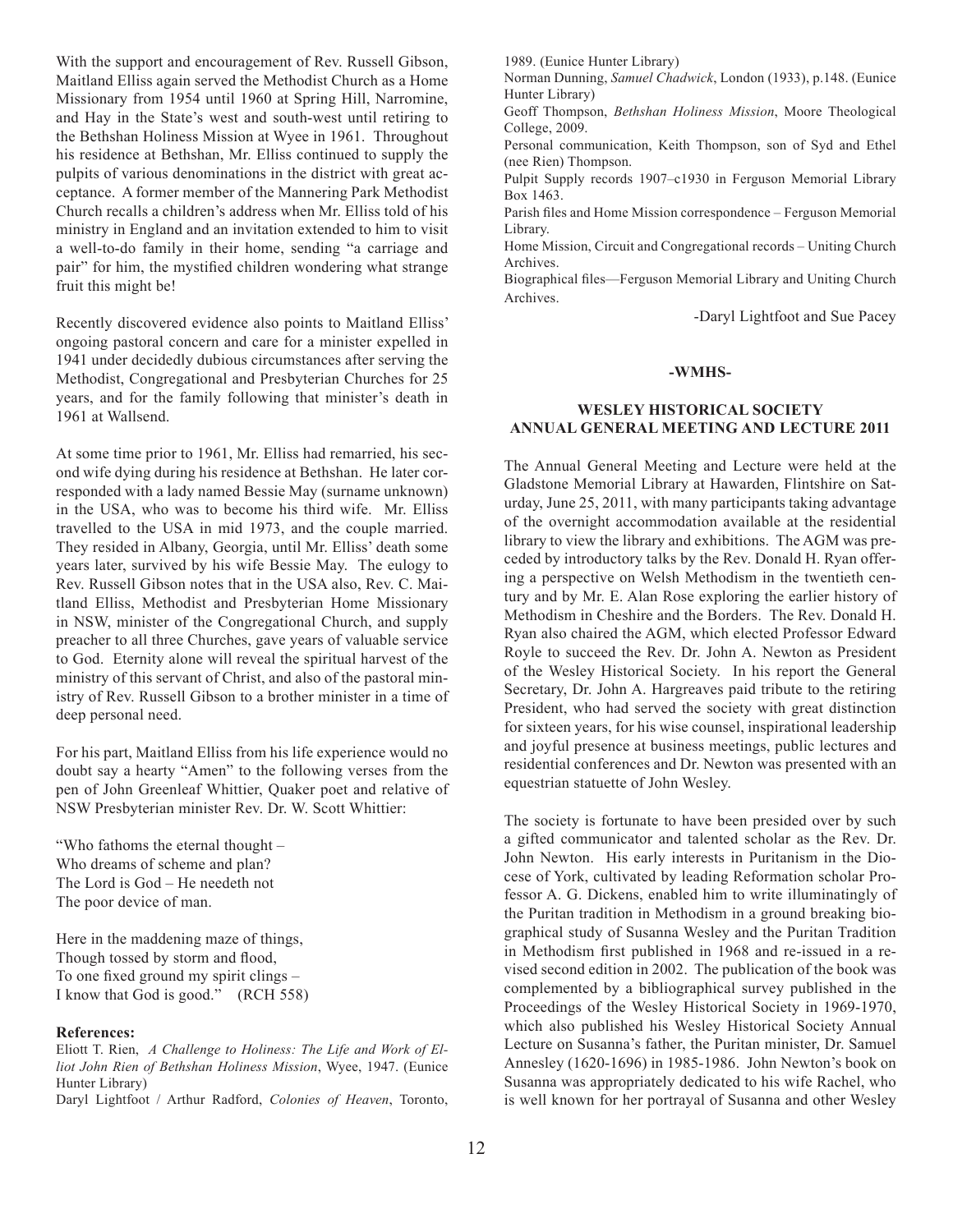women through dramatic monologues, and who has been a tower of strength to John throughout his ministry and in his role as President.

John has significantly enhanced our understanding of Methodist heritage through his role as warden of the New Room at Bristol, his chairmanship of the Archives and History Committee and his contribution to the Methodist Church Oral History Project. His recorded interview for the project revealed his firm belief that studying "the history of the church in its different phases" can bring out "how it has faced challenges to its evangelical and missionary life and therefore press us now, in very different circumstances, to try to face the challenges of our own day." His contribution to Methodist history has been profound and enlightening, encompassing ecumenism, gender, hymnology, mission, spirituality and theology, but he has also ranged more widely in his study of ecclesiastical history. Most notably he has explored the spirituality of the saintly Bishop Edward King, high church Bishop of Lincoln, who was inspired by John Wesley's mission to the poor. Indeed, his popular classic The Fruit of the Spirit in the Lives of Great Christians, the first in a series of reflective aids for preachers, which included Edward King as one of its "great Christian athletes of the Spirit," enabled him to share with an even wider readership his love of historical biography and its relevance to hermeneutics and the Christian journey. Moreover, King's association with his native Lincolnshire reinforced John Newton's interest in regions and localities as distinctive expressions of mission and spirituality, which also informed his oversight of the New Room at Bristol and his belief that regional historical societies linked with the Wesley Historical Society are crucial "to the effectiveness of the historical witness of the society itself." He has served the society with great distinction, a deep spirituality, an engaging humility and an irrepressible sense of humour and will continue to serve the society in the role of President Emeritus.

Thanks were also expressed to Dr. Dorothy Graham, on relinquishing her role as Assistant Librarian and to Mrs. Norma Virgoe, who is succeeded as Publications Editor by Professor David Jeremy. Other officers were re-elected, their reports accepted and the society's accounts approved, with an increase in subscription of £2.00 agreed for 2012. The Rev. Dr. David Hart was thanked for organizing a successful residential conference in May at Launde Abbey on the theme of Memorializing and Remembering: Life Stories in Methodism, which brought together a wide variety of participants. The editors of the society's Proceedings, David Ceri Jones and Ronald Aitchison and the members of the editorial board, especially the Rev. Donald Ryan, were congratulated on the re-design of the Proceedings and the Annual Bibliography of Methodist Literature. Members who had died during the year were remembered, including the distinguished ecclesiastical historian Professor W. R. Ward and reports were received from representatives of the Regional Historical Societies present including members of the recently founded Wesley Historical Society (Wales).

The Annual Lecture was chaired by Dr. Lionel Madden formerly of the National Library of Wales who introduced the speaker, Dr. Eryn White, Senior Lecturer in History at the University of Aberystwyth, in both English and Welsh. In her lecture entitled "Wesley, Whitefield and Wales," Dr. White observed that by the time of the Religious Census of 1851, Calvinistic Methodism had become the largest Nonconformist denomination in Wales, with Wesleyan Methodism in fourth place after the Welsh Independents and the Baptists. She explained that both John Wesley and George Whitefield had links with the leaders of Welsh Methodism in the early years of the Evangelical Revival and that both visited the country on several occasions. However, while Wesley, on the occasion of his first visit, had commented that Wales was "ripe for the gospel," Wesleyan Methodism struggled to reap the harvest of the Revival and Dr. White examined how the Calvinistic and Wesleyan groups competed in Wales and why it was the Calvinistic Methodists who proved most influential.

The Rev. Dr. John Newton, President Emeritus of the Wesley Historical Society led the devotions which including the singing of William Williams' "Guide Me O thou Great Jehovah" and Charles Wesley's "Love Divine All Love's Excelling" to rousing Welsh tunes, raising the rafters of the chapel at the Gladstone Memorial Library. Next year's Annual General Meeting will be held at The New Room Bristol on Saturday, June 30, 2012, and will be preceded by guided tours of The New Room and Charles Wesley's house. The Annual Lecture, chaired by Dr. Gary Best, Warden of the New Room will be delivered by Professor John Wolffe, of the Open University on the subject of "Past and Present: Taking the Long View of Methodist and Anglican History" which will compare Methodist and Anglican church growth in the earlier nineteenth century and later twentieth century. For further details please contact the General Secretary, Dr. John A. Hargreaves, 7 Haugh Shaw Road, Halifax [johnahargreaves@blueyonder. co.uk].

-John A. Hargreaves

#### **-WMHS-**

#### **WESLEY HISTORICAL SOCIETY ANNUAL MEETING AND LECTURE SATURDAY, JUNE 30, 2012 THE NEW ROOM "JOHN WESLEY'S CHAPEL" 36 THE HORSEFAIR, BRISTOL. BS1 3JE**

The Annual Lecture and AGM of the Wesley Historical Society for 2012 will be held at The New Room of "John Wesley's Chapel," situated in the heart of Bristol with its rich associations with Methodist heritage on Saturday, June 30. The Annual Lecture will be given by Professor John Wolffe of the Open University, on the subject of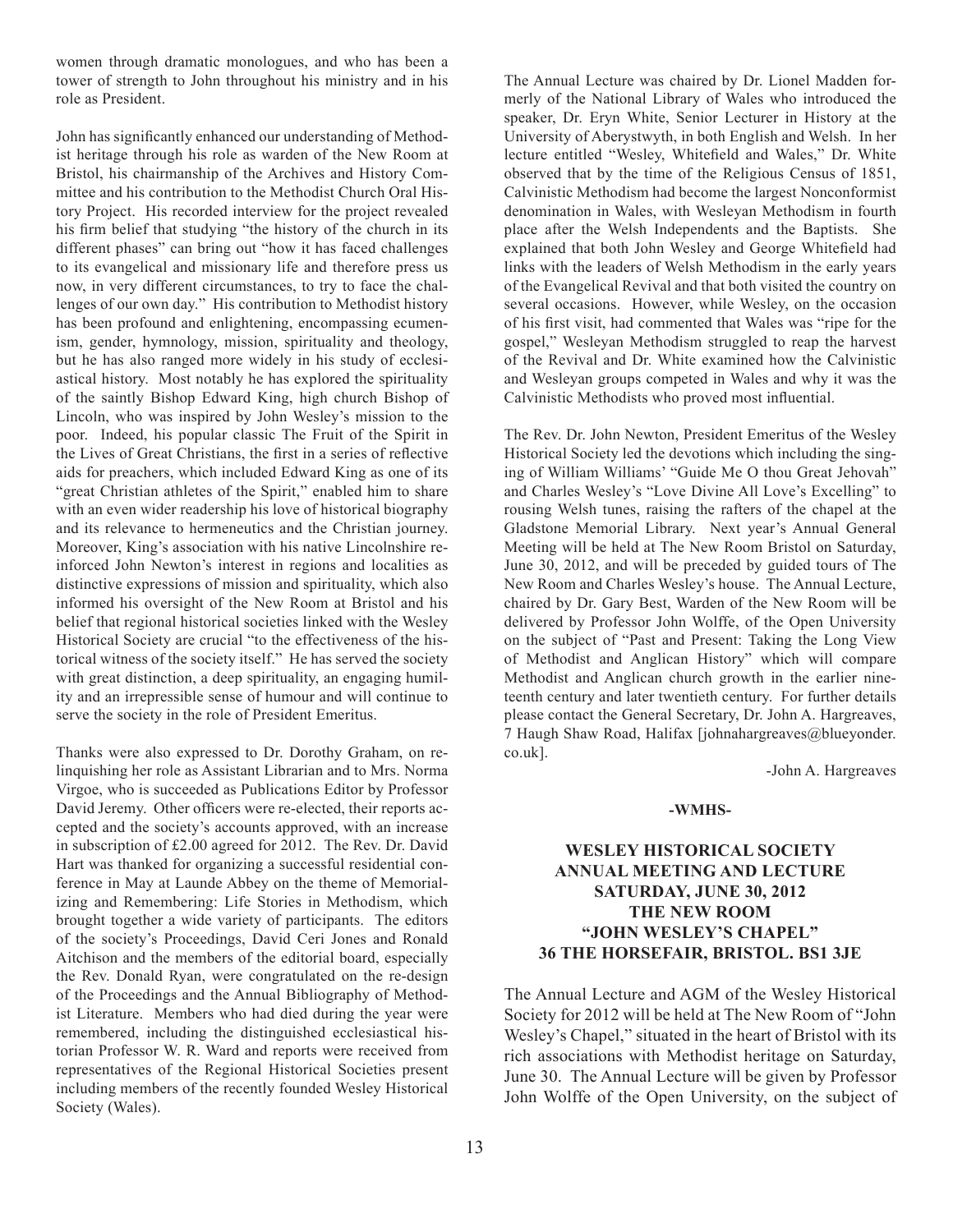"Past and Present: Taking the Long View of Methodist and Anglican History" which will compare Methodist and Anglican church growth and decline in the earlier nineteenth century and later twentieth century.

Professor John Wolffe is the author of *The Protestant Crusade in Great Britain, 1825-1860* (1991), *God and Greater Britain: Religion and National Life in Britain and Ireland 1843-1945* (1994), *Great Deaths: Grieving, Religion and Nationhood in Victorian and Edwardian Britain* (2000) and *The Expansion of Evangelicalism: The Age of Wilberforce, More, Chalmers and Finney* (2007) and has also edited the *Yorkshire Returns of the 1851 Census of Religious Worship*.

The lecture will be chaired by Dr. Gary Best, Warden of The New Room, former Head of Kingswood School and biographer of Charles Wesley. As in recent years there will be a supporting programme of stimulating activities in the morning which are open to anyone who is interested in finding out more about Methodist history, so why not invite your family and friends and enjoy a full day's exploration of Methodism's fascinating and inspirational history.

We are grateful to the Rev. A. Ward Jones chairman of the trustees of the New Room for inviting us to hold our Annual Meeting and Lecture at this historic venue and to David Worthington for advising on practical arrangements for the day. John Wesley arrived in Bristol on March 31, 1739, encouraged by George Whitefield and famously "submitted to be more vile" by engaging in open-air preaching proclaiming in the highways the "glad tidings of salvation."

Opened in 1739, The New Room was the first Methodist building in the world. Enlarged in 1748, it is now both a place of worship and centre for Methodist Heritage and a treasure house of documents, artefacts and publications illustrating Methodist history.

On arrival, tea and coffee and refreshments will be available for purchase from 10:15 am at the New Room. At 10:30 am there will be a guided tour of the New Room with its historic collections by a member of the stewarding team. At 11:15 am there will be the opportunity to join a guided tour of the Georgian townhouse in nearby Charles Street, which was the former home of Charles Wesley, his wife, Sally and their children from 1766- 1771, for which there will be a charge of £5.00. At 12:15 pm there will be a short break of 45 minutes for lunch (participants may consume their own packed lunches at the New Room or purchase refreshments from a wide

choice of outlets in the vicinity). The society's AGM will commence promptly at 1:00 pm and conclude no later than 2:15 pm. The Annual Lecture will begin at 2:30 pm to conclude no later than 4:00 pm. The customary offering will be taken at the Annual Lecture to cover expenses.

The best websites for refreshments and accommodation in the Bristol area are www.broadmeadbristol.co.uk and www.visitbristol.co.uk respectively. Further details of the meeting will be available on the Wesley Historical Society website [www.wesleyhistoricalsociety.org.uk] and of the venue on the New Room website [www.newroombristol.org.uk].

It would be helpful if advanced notice of attendance, particularly for the morning programme, could be given to Dr. John A. Hargreaves, 7 Haugh Shaw Road, Halifax. HX1 3AH (Tel. 01422 250780; E-mail: johnahargreaves@blueyonder.co.uk) to whom any further enquiries should be addressed.

Membership of the Wesley Historical Society is open to anyone interested in Methodist history. The modest annual subscription rate of £14.00 for the Wesley Historical Society entitles members to receive annually three issues of the Society's recently re-designed journal, the *Proceedings of the Wesley Historical Society* and enjoy the facilities of the Society's Library. Membership enquiries should be directed to the Registrar, the Rev. Donald H. Ryan, 15 Foxlands Drive, Lloyds Hill, Penn, Wolverhampton, WV4 5NB (Tel. 01902 335556).

There is also an extensive network of regional societies linked with the Wesley Historical Society offering their own additional programmes of activities and publications at a small extra charge (for details of local branches contact Professor Michael F. Collins, 38, Trueway Drive, Shepshed, Loughborough, LE12 9DU).

The Annual Meeting and Lecture in 2013 will be held at Epworth on Saturday, June 29, when the lecturer will be the Rev. Margaret Jones and when visitors will have the opportunity to discover more about the birthplace of both John and Charles Wesley and Alexander Kilham, founder of the Methodist New Connexion (contact the General Secretary, Dr. John A. Hargreaves for further details).

Future annual lecturers will include Professor Michael Hughes (2014) and the Rev. Dr. Stephen Hatcher (2015).

-John A. Hargreaves